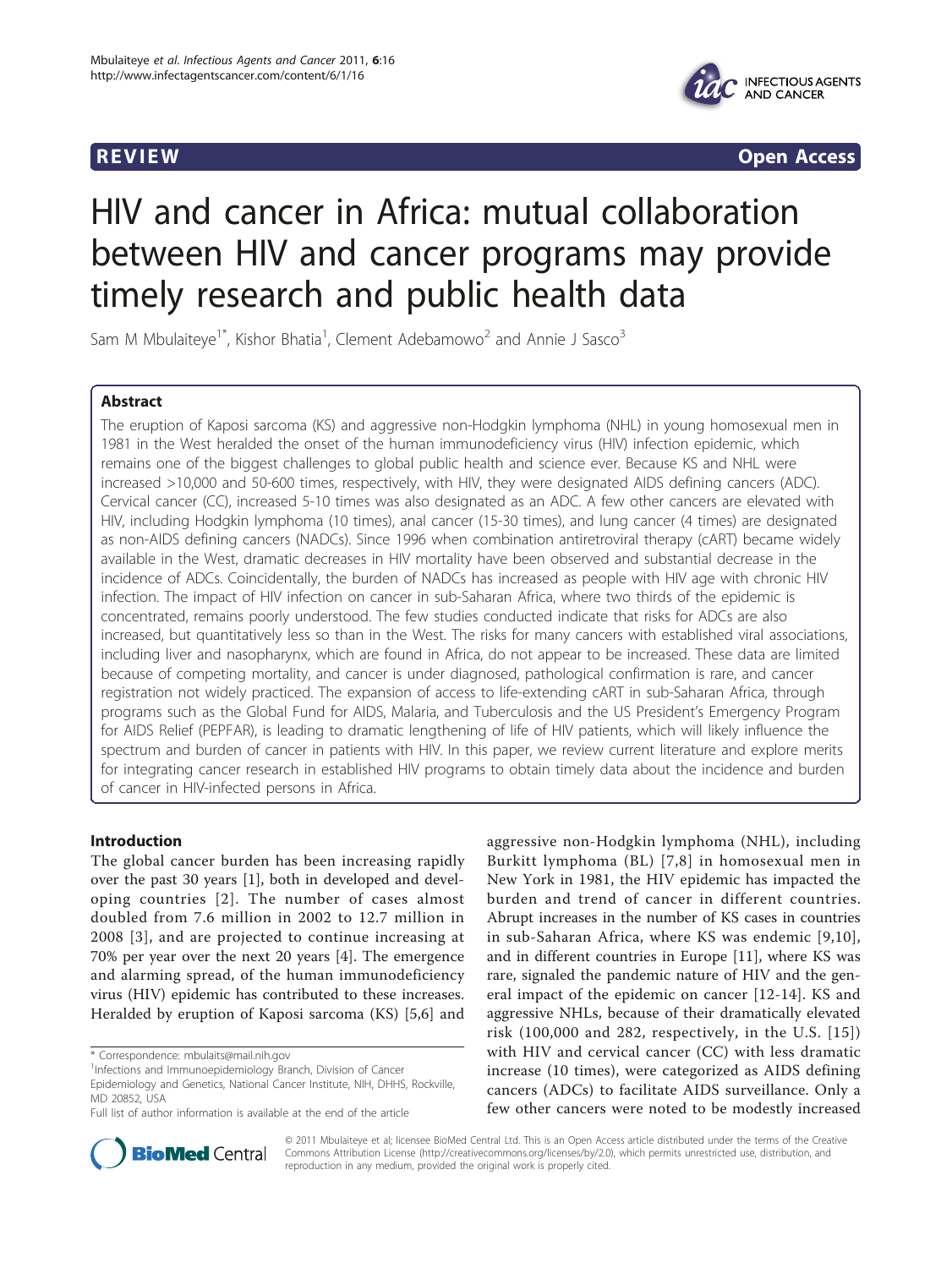with HIV and were categorized as non-AIDS-defining cancers (NADCs) [[16](#page-8-0)]. While ADCs contributed the majority of cancer early in the AIDS epidemic, NADCs have assumed greater importance as survival has lengthened and patients are aging with HIV. Cancer now is estimated to contribute up to one third of deaths in patients with HIV in developed countries [[17,18\]](#page-8-0).

Although 70% of the global HIV/AIDS epidemic is concentrated in sub-Saharan Africa [[19,20](#page-8-0)], the impact of HIV on cancer in this region is incompletely described. The impact of HIV on ADCs in Africa is similar, but less strong, than in the West [\[21,22](#page-8-0)]. Sparse data preclude detailed comparisons of pattern of NADCs, but dramatic increase in squamous cell carcinoma of the conjunctiva (SCCC) in many countries in Africa suggest the patterns differ from those observed in the West [\[21,22](#page-8-0)]. Behavioral and environmental risk factors account for the bulk of cancer in developed countries [[23\]](#page-8-0). Conversely, infections account for proportionately more cancers in sub-Saharan Africa [[24\]](#page-8-0). Thus, the impact of HIV on cancer in Africa might be expected to be different. In this paper, we summarize the impact of HIV on selected cancers in Africa, based on a panel discussion at the  $12<sup>th</sup>$  International Conference of the Institute of Human Virology at Tropea, Italy, in 2010. We summarize the consensus that collaboration with infectious disease HIV programs in sub-Saharan Africa may provide practical opportunities for research, treatment and prevention about cancer in HIV infected populations.

# HIV and cancer in the West

The bulk of our knowledge about HIV and cancer comes from studies conducted in the West (2448 of 2587 case-referent studies [\[21](#page-8-0)]), although this region is home to about 8% of the HIV epidemic [[19](#page-8-0),[22](#page-8-0)]. KS, high-grade B-cell NHL, and cervical cancer (CC) were classified as ADCs based on data from this region [[20,25](#page-8-0)], and the studies have shown that risk of KS and NHL, but not CC, increase with level and duration of immunosuppression [[15](#page-8-0),[26,27](#page-8-0)].

KS was rare in the United States before the AIDS epidemic. Among white men in San Francisco, an early epicenter of the AIDS epidemic, incidence of KS rose steeply from 0.5 per 100,000 people/year in 1973 to a peak of 33.3 in 1991 [[28\]](#page-8-0), but mirroring trends in HIV/ AIDS, the incidence fell to 2.8 in 1998. The risk for KS among persons with AIDS in the United States as compared with the general population was 22,100 during 1990-95 and 3,640 during 1996-2002 [[29\]](#page-8-0). HIV/AIDSrelated KS was estimated to account for about 81.6% of all KS cases in the U.S. during 1980-2007 [\[30](#page-8-0)]. The contribution of AIDS-related KS as a percentage of total KS burden in the United States peaked at 90.5% during Page 2 of 12

1990-95 and declined to 70.5% during 2001-07 [[30\]](#page-8-0). These changes are related to use of combination antiretroviral therapy (cART).

In contrast to KS, NHL was relatively common in the general population in the U.S. and the incidence was rising before the arrival of the HIV epidemic [[28](#page-8-0)]. Impressive increases were noted for aggressive NHLs, including diffuse large B-cell lymphoma (DLBCL), BL, and CNS lymphoma[[31\]](#page-8-0). For example, NHL rates among white men in San Francisco rose from 10.7 in 1973 to peak at 31.4 in 1995 then declined to 21.6 in 1998, but the incidence rates increased more steeply for DLBCL, BL, and CNS lymphoma [[28](#page-8-0)]. The risk for NHL among persons with AIDS in the United States as compared with the general population was 53.2 during 1990-95 and 22.6 during 1996-2002 [[29](#page-8-0)]. The lifetime cumulative risk of NHL was about 10% [\[32,33\]](#page-8-0). The proportional contribution of AIDS-related NHL subtypes to all NHL peaked in the early 1990s (10.2% for DLBCL, 27.8% for BL, and 48.3% for CNS lymphoma) then declined to 4.7%, 21.5%, and 12.9% for DLBCL, BL, respectively, during 2001-07 [[30\]](#page-8-0).

The risk pattern for CC contrasts that of KS and NHL. Modest risk elevation of 4.2 times during 1990-95 and 5.3 during 1996-2002 was noted [[29](#page-8-0)]. The proportional contribution of AIDS-related CC in the United States during 1980-2007 was low at only 0.4% of all cases [[30](#page-8-0)], although it has increased from 0.1% during 1980-89 to 0.71% during 2001-07 [[30\]](#page-8-0). In contrast to KS and NHL, CC is not associated with level and duration of immunosuppression [[15,26,27\]](#page-8-0). Possibly, screening for CC has capped its incidence in the West.

The introduction of cART in the West in 1996 [[34,35](#page-8-0)] and its fast scale-up resulted in rapid and sustained reductions in mortality from AIDS and in the incidence of KS and NHL, but not CC [[16,36,37](#page-8-0)]. The substantial reduction in risk for KS and aggressive NHLs following widespread introduction of cART is consistent with the hypothesis that HIV influences risk for cancers via cellular immunosuppression and impairment of oncovirus immunosurveillance [\[16](#page-8-0)].

The incidences of several other cancers, including lung, anus, liver, and Hodgkin lymphoma are increased with HIV/AIDS. These cancers are currently considered NADCs, and the reasons for the increased incidences are varied. For example, lung cancer incidence has consistently been shown to be increased 3-4 times higher in persons with HIV/AIDS [\[30,38,39](#page-8-0)]. A high prevalence of cigarette smoking in persons with HIV/AIDS compared to the general population is generally believed to explain this increase, although, other cofactors, including altered pathophysiology of the lung with HIV infection, may contribute [\[40](#page-9-0)]. For anal cancer, co-infection with HPV is thought to be a key factor[[41](#page-9-0)], while uncontrolled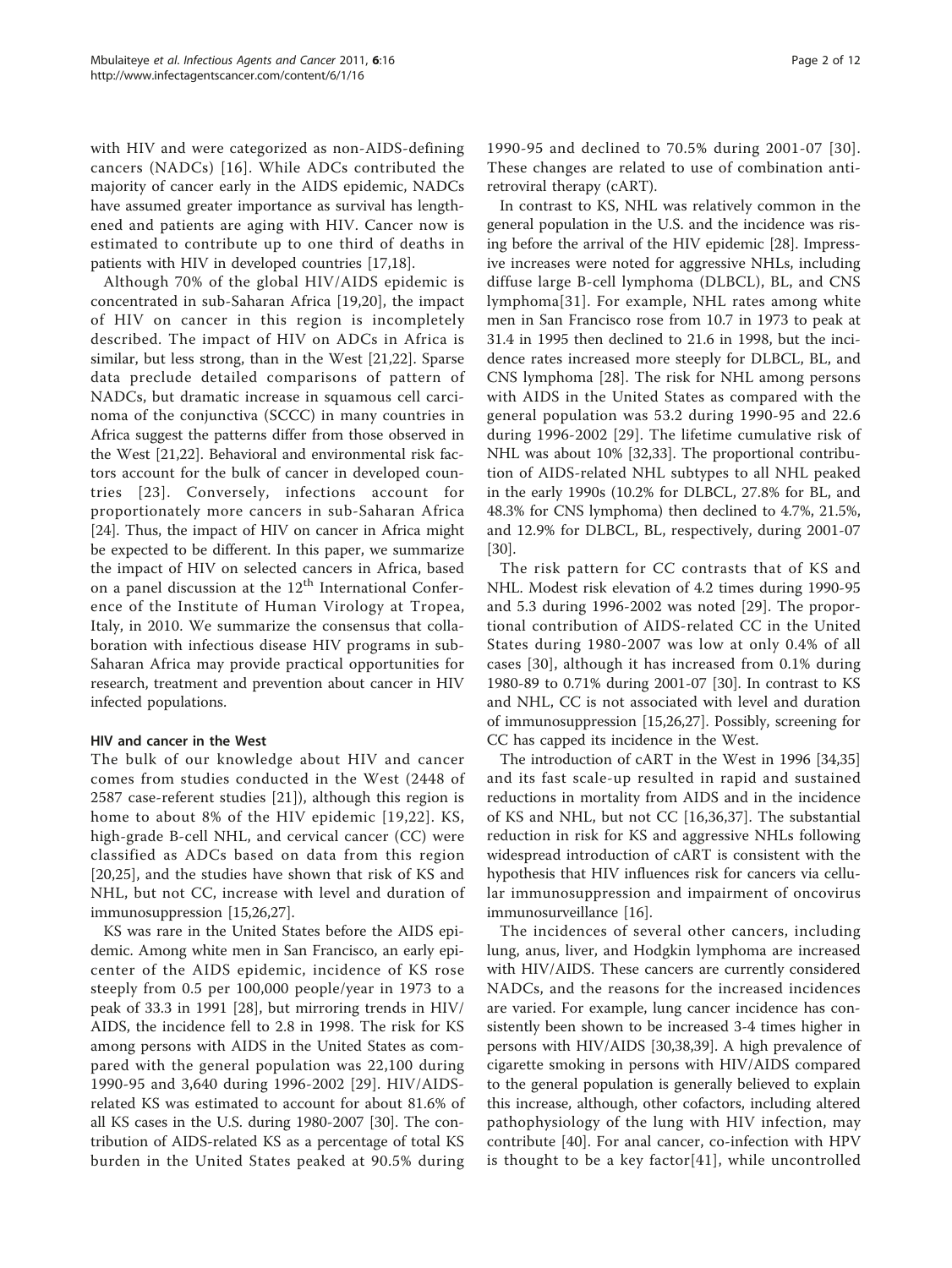<span id="page-2-0"></span>EBV infection might contribute to Hodgkin lymphoma increase[[26](#page-8-0)].

Intriguingly, breast and prostate cancer incidences rates appear decreased with immunosuppression [[15](#page-8-0)[,42](#page-9-0)]. The reasons for this pattern are not well understood, but they may include direct and/or indirect effects of HIV infection on breast cells [[43](#page-9-0)]. For breast cancer, Hessol and colleagues [[44](#page-9-0)] postulated that CXCR4 expresing HIV virions reduce breast cancer risk by inducing apoptosis of neoplastic breast cells via interaction with the CXCR4 receptor, which is expressed on some breast cancer cells. Conversely, the prostate cancer deficit in people with HIV/AIDs seems to be related to early case detection in this group because greater access to prostate cancer screening using prostate specific antigen [[42](#page-9-0)].

The incidence rates of most common epithelial cancers, such as colon cancer, are not increased [[15](#page-8-0),[38\]](#page-8-0). Absence of a generalized cancer epidemic in the setting of HIV has cast doubt on the hypothesis that immunological surveillance for tumor plays a major role in keeping progression to cancer in check. However, long-term effects of HIV on cancer will become clearer as we study the spectrum of NADCs in aging HIV infected population on long-term treatment with cART [[39,](#page-8-0)[45\]](#page-9-0).

#### HIV and cancer in sub-Saharan Africa

Although the region is home to about 70% of the AIDS pandemic, only about 139 (5%) studies have been conducted to examine the impact of HIV and cancer in sub-Saharan Africa [\[21](#page-8-0)]. One of these studies used HIV/ AIDS-cancer record linkage methods, in Uganda [[46](#page-9-0)], which demonstrated the feasibility of using this approach to study cancer in poor countries. About 681,000 people are diagnosed with cancer in sub-Saharan Africa annually [[4\]](#page-8-0). Given the size of the HIV epidemic in the region, even a small impact of HIV on cancer can result in substantial increase in cancer burden, especially as longevity increases due to widespread access to cART. KS and squamous cell carcinoma of the conjunctiva (SCCC) exhibit the strongest quantitative association with HIV/AIDS in sub-Saharan Africa [[47-50](#page-9-0)]. The impact of HIV on cancers with established virus-associations, including BL, liver cancer, and nasopharyngeal carcinoma, is less clear [[51](#page-9-0)]. The impact of HIV on ADC is summarized in Table 1 and reviewed below.

Table 1 Association between AIDS-defining cancers with HIV in children and adults in studies conducted in sub-Saharan Africa

| Cancer               | Country      | <b>Subjects</b> | OR (95%CI)       | Reference                          |
|----------------------|--------------|-----------------|------------------|------------------------------------|
| Kaposi sarcoma       | Uganda       | Children        | 94.9 (28.5-315)  | Newton et al., 2001[47]            |
|                      | Malawi       | Children        | 93.5 (26.9-324)  | Newton et al., 1995[67]            |
|                      | Uganda       | Adults          | $6.4(4.8-8.4)$   | Mbulaiteye et al., 2006 $\pm$ [46] |
|                      | Rwanda       | Adults          | 35 (8.2-207)     | Newton et al., 1995[72]            |
|                      | South Africa | Adults          | 22 (12.5-39)     | Sitas et al., 2000[73]             |
|                      | South Africa | Adults          | 47.1 (31.9-69.8) | Stein et al., 2000[74]             |
| Non-Hodgkin lymphoma |              |                 |                  |                                    |
| Burkitt lymphoma     | Uganda       | Children        | $7.5(2.8-20.1)$  | Newton et al., 2001[47]            |
|                      | Uganda       | Children        | $2.2$ (0.9-5.1)  | Parkin et al., 2000[51]            |
|                      | Malawi       | Children        | $12.4(1.3-116)$  | Mutalima et al., 2008[68]          |
|                      | Malawi       | Children        | $2.2$ (0.8-6.4)  | Mutalima et al., 2010[67]          |
|                      | South Africa | Children        | 46.2 (16.4-130)  | Stefan et al., 2011[69]            |
| Non-Burkitt NHL      | Malawi       | Children        | $4.4(1.1-17.9)$  | Mutalima et al., 2010[67]          |
|                      | South Africa | Children        | $5.0(0.9-27.0)$  | Stefan et al., 2011[69]            |
|                      | Uganda       | Adults          | $6.2$ $(1.9-20)$ | Newton et al., 2001[47]            |
|                      | Uganda       | Adults          | $6.7(1.8-17)$    | Mbulaiteye et al., 2006 $\pm$ [46] |
|                      | South Africa | Adults          | $5.0(2.7-9.5)$   | Sitas et al., 2000[73]             |
|                      | South Africa | Adults          | $5.9(4.3-8.1)$   | Stein et al., 2000[74]             |
| Cervical cancer      | Uganda       | Adults          | $1.6(0.7-3.6)$   | Newton et al., 2001[47]            |
|                      | Uganda       | Adults          | $2.4(1.1-4.4)$   | Mbulaiteye et al., 2006 $\pm$ [46] |
|                      | South Africa | Adults          | $1.6(1.1-2.3)$   | Sitas et al., 2000[73]             |
|                      | South Africa | Adults          | $1.6(1.3-2.0)$   | Stein et al., 2008[74]             |

± Results based on record-linkage study; estimates represent standardized incidence ratios comparing risk of cancer in persons with HIV to the general population where cancers arose. OR, odds ratio; 95%CI, 95% confidence interval.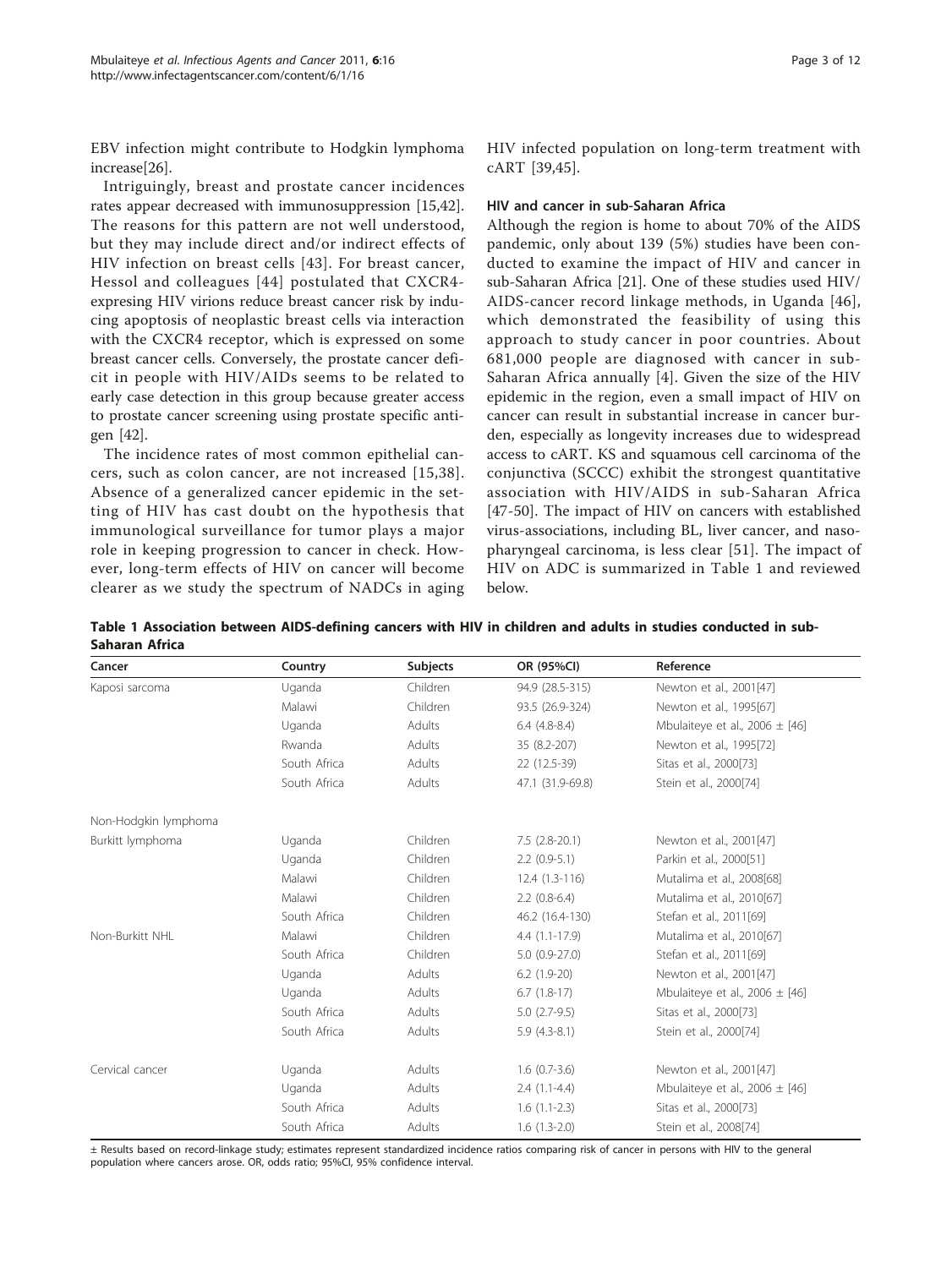# <span id="page-3-0"></span>AIDS-defining cancers

#### Kaposi sarcoma

KS was endemic in East and Central Africa before the AIDS epidemic accounting for 5-18% of cancers [[9,10](#page-8-0)]. During the AIDS epidemic, KS has become the most common cancer (Table [1](#page-2-0)) [[52-54\]](#page-9-0). In Uganda, the annual age-standardized incidence rate per 100,000 men rose 12 times from 3.2 in 1960-66 to 39.3 in 1995-97 and from 0.1 to 21.8 per 100,000 women during the same periods (Figure 1) [[52\]](#page-9-0). The proportion of KS in childhood cancers increased from 2% in the 1960s to 33% in the 1990s. The risk for KS with HIV/AIDS was elevated 6 times relative to KS rates in the contemporaneous general population in the Uganda HIV/AIDS Cancer match Study (Figure 2, SIR using contemporaneous, AIDS era, comparison data) [[46](#page-9-0)]. The relatively modest increase in KS incidence in Africa compared to that observed in the West may be due to high background rates of KS and of HIV in the general population. In support for this explanation, the risk of KS in men, women, and children was much higher when the general population in the pre-AIDS KS years of 1960- 1971 were used (Figure 2, SIR using pre-AIDS KS population incidence rates) as comparator. Another notable impact of HIV on KS was the loss of the large gender disparity in male/female incidence ratio from 20:1 in endemic KS to 2:1 in AIDS-related KS. The KS gender disparity (observed in classical KS as well) is not explained by differences in KSHV seroprevalence in men and women, which differ only by 20-50% [[55\]](#page-9-0). Loss of gender disparity in the setting of immunosuppression suggests that immunocompetent women may be protected by gender-specific immunobiological factors [\[56](#page-9-0)], but the nature of these factors is unknown. A hypothesis that women might be protected by female hormones





was advanced, but it not supported by reports that KS occurs in pregnant women[[9](#page-8-0)[,57](#page-9-0)] and laboratory studies have failed to find sex-hormone receptors on KS tissues [[58](#page-9-0)]. KS risk is linked to environmental factors [[59,60](#page-9-0)], KSHV viremia [[61,62\]](#page-9-0), expression of HIV proteins [\[63](#page-9-0)], immune reconstitution syndrome [\[64](#page-9-0)] and severe immunosuppression, some of which may contribute to gender disparity. Recently, Ruocco et al., [\[65](#page-9-0)] has advanced the quinine or "oncodrug" hypothesis for KS in Africa, but this remains to be tested, and it would not explain the gender disparity. AIDS-related KS is a unique model of the relationship between viral infection, immunity, environmental, and genetic factors in viral cancers. Studies of KS patterns during the rollout of cART programs to document changes in the incidence and male/ female ratio and the association, if any, with antimalarial use, may provide valuable insights into the biology of KS in Africa.

#### Non-Hodgkin lymphoma

In contrast to KS, the risk for NHL in the general population in sub-Saharan Africa is relatively low[\[66](#page-9-0)], except for childhood BL, which is endemic in some countries where it may accounts up to 50-75% of childhood cancers. Whether HIV has increased the risk of NHL risk in sub-Saharan Africa [[67-69](#page-9-0)], especially of BL in particular, is unclear. The cumulative lifetime risk of NHL for AIDS patients in sub-Saharan Africa is about 3%, which is lower than about 10% observed in more developed countries at the onset of the epidemic [[32\]](#page-8-0). In his autopsy study of  $247$  adult (>14 years) patients dying from AIDS-related conditions during 1991-1992, Lucas et al., [[70](#page-9-0)] found NHL in only 2.8% of HIV-positive decedents in Côte d'Ivoire. He estimated that the crude incidence of NHL was 84/100,000 per year among HIV-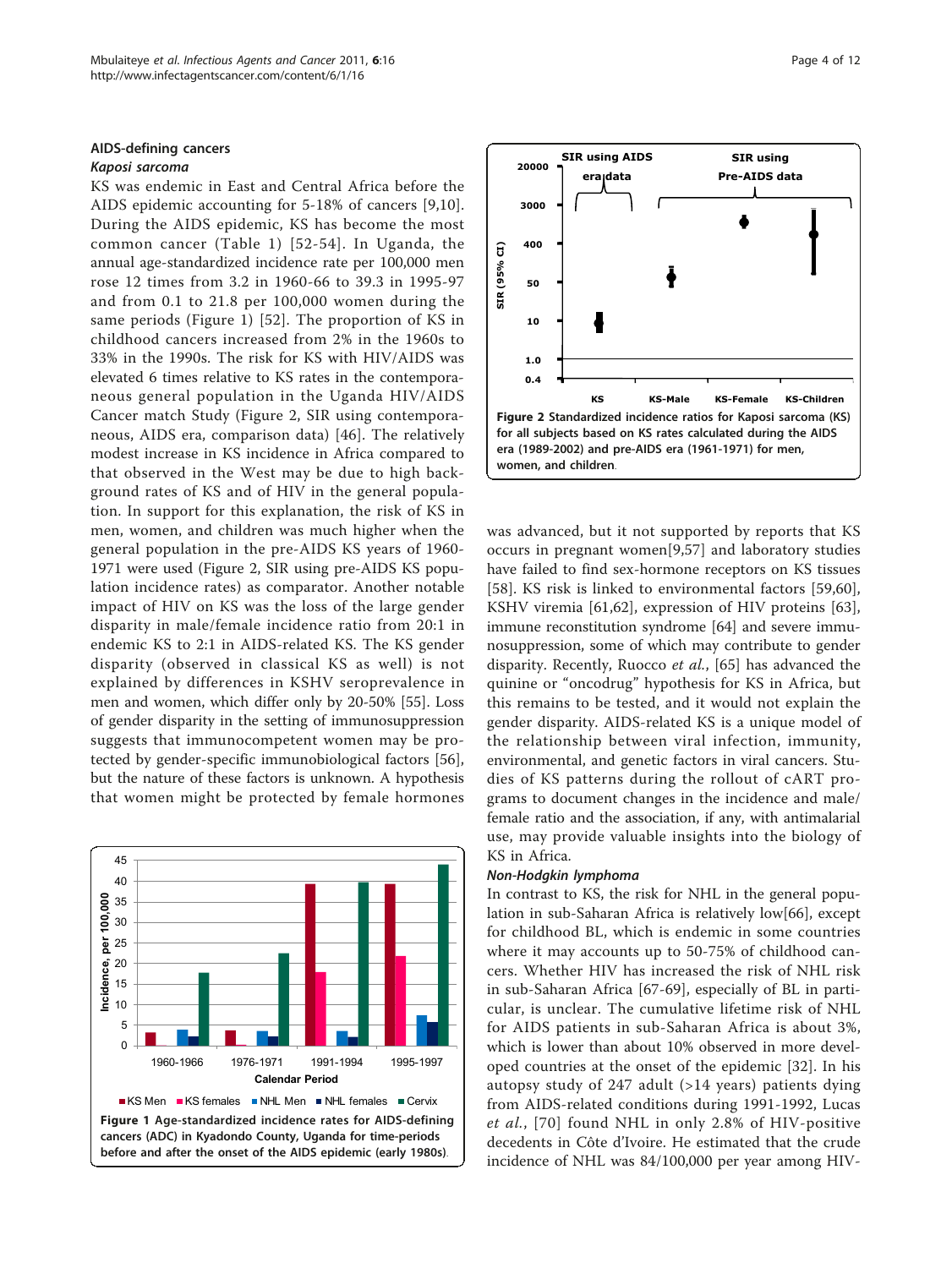positive adults, about 10 times greater than the expected pre-AIDS incidence of NHL. None of 78 autopsied HIV-positive children (median age = 17 months) had NHL. Case series data of 26 adults (aged >16 years) with BL in Kenya during 1992-96 were compatible with an increase three times that expected from previous estimates [\[71](#page-9-0)]. The median age of HIV-positive patients with BL was 35 years compared with 16-25 years for those who were HIV-negative, and the HIV positive cases presented with lymph node involvement, indicating a departure, most likely as a result of the HIV epidemic, from the presentation typically seen in endemic BL. Recent reports from the Kampala Cancer Registry in Uganda have noted that NHL incidence rates increased three times from 2.3 per 100,000 persons in 1961 to 6.6 in 1997 (Figure [1](#page-3-0)) [\[52\]](#page-9-0). This increase was mostly due to pediatric BL (from 0.9 to 3.8 over the time period) and to DLBCL in young adults, which is compatible with an increase due to AIDS, but less so than observed among HIV-positive adults in industrialised countries.

The risk of NHL with HIV has been quantified in a few studies (Table [1](#page-2-0)). In Rwanda, Newton et al. [[72](#page-9-0)] found an odds ratio (OR) for HIV of 12.6 (95%CI, 2.2- 54.4), based on 19 clinically and histologically diagnosed NHL cases. In South Africa, Sitas et al. [[73](#page-9-0)] found an OR for HIV of 5.0 (95%CI, 2.7-9.5), based on 105 histologically confirmed adult NHL cases compared with 844 hospitalized control subjects who had cancers unrelated to HIV (in adult men) or vascular disease (in adult women), enrolled at a tertiary hospital. These results have been confirmed in more recent analyses including larger numbers from South Africa [\[74](#page-9-0)]. The SIR for NHL was elevated 6.7 (95%CI, 1.8-17) times than in the general population in the Uganda HIV/AIDS-cancer match study [[46](#page-9-0)]. However, the finding of marginal or null association with HIV has been reported at least one study in Uganda: OR of 2.2 (95%CI, 0.9-5.1), based on 38 histologically confirmed cases [[51](#page-9-0)].

The reasons for the comparatively lower risk of NHL in sub-Saharan Africa relative to rates observed in the West may be artifactual due to under-diagnosis or may be due to competing mortality or environmental/genetic factors. Survival with HIV may be too short due to competing mortality from common infections, such as malaria and tuberculosis [[75\]](#page-9-0), to permit the significant development of NHL. This reason was supported by findings of fewer subjects with severely depressed CD4<sup>+</sup> counts in sub-Saharan Africa than in the West [[76\]](#page-9-0). However, report of a median survival of 10 years from HIV sero-conversion in a longitudinal data from a rural cohort in southwest Uganda [\[77](#page-9-0)] is comparable to survival observed in western countries before effective antiretroviral drugs were introduced and the individuals have had the opportunity to develop NHL. Under-diagnosis,

especially the limited availability of pathological diagnosis, may contribute [[78](#page-9-0)]. Might racial factors contribute? Generally, NHL incidence is lower in African-American men and women than in white men and women [[28](#page-8-0)], perhaps because of differences in environment, health care access and/or genetic factors. Possibly, the lower NHL risk with HIV in sub-Saharan Africa may reflect part of a general pattern of lower NHL risk in Blacks.

Is it possible that decreased risk of NHL might be due to prevalent exposure linked to treatment of common infections in the region? For example, antimalarials, including chloroquine, are widely used in Africa through formal prescription as well as self-medication for fever is prevalent [[79](#page-9-0)]. In this regard, we are intrigued by recent animal data showing that administration of antimalarials to mice transgenic for c-myc inhibits B cell lymphomagenesis [[80](#page-9-0)]. We are also intrigued by the widely accepted view that immune activation may contribute to HIV/AIDS-related lymphomagenesis [[81\]](#page-9-0). If so, we would expect a high incidence of NHL in sub-Saharan Africa because immune activating infections, such as malaria, tuberculosis, are common in Africa. We observe the opposite. Is it possible that treatments for these conditions, by reducing immune activation, may coincidentally lower the risk of NHL as well? This hypothesis is compatible with recently published findings of reduced HIV-induced immune activation in a Ugandan cohort receiving antitubercular therapy [[82](#page-9-0)]. Clearly, firm conclusion on these issues must await new data on the impact of HIV on NHL that will emerge from new studies that are being conducted with improved diagnostic and data capture methods.

# Cervical cancer

Cervical cancer is the most common cancer in women in most countries in sub-Saharan Africa [\[47,73\]](#page-9-0), but the impact of HIV on invasive CC is unclear. Screening programs for CC in sub-Saharan Africa are not well developed, so we would not expect to be able to readily demonstrate HIV-related increase in CC incidence. No dramatic increase has been noted in registry-based studies and clinical reports do not suggest a dramatic increase in number of cases, or drastic change in mean age incidence or disease stage at diagnosis [[83](#page-10-0)]. The associations between CC and HIV have been small or null. For example, in Uganda, Newton et al., [[47](#page-9-0)] observed an HIV prevalence of 32% in 65 women with CC attending four large referral hospitals in Kampala versus 21% observed in 112 controls with non-HIV related cancers or noncancerous conditions recruited at the same hospitals (OR, 1.6; 95% CI, 0.7-3.6). Similarly marginal results have been reported in a study conducted in South Africa, where the prevalence of HIV among 1323 cases of CC was 12.6% versus 9.0% observed in a comparison group of women hospitalized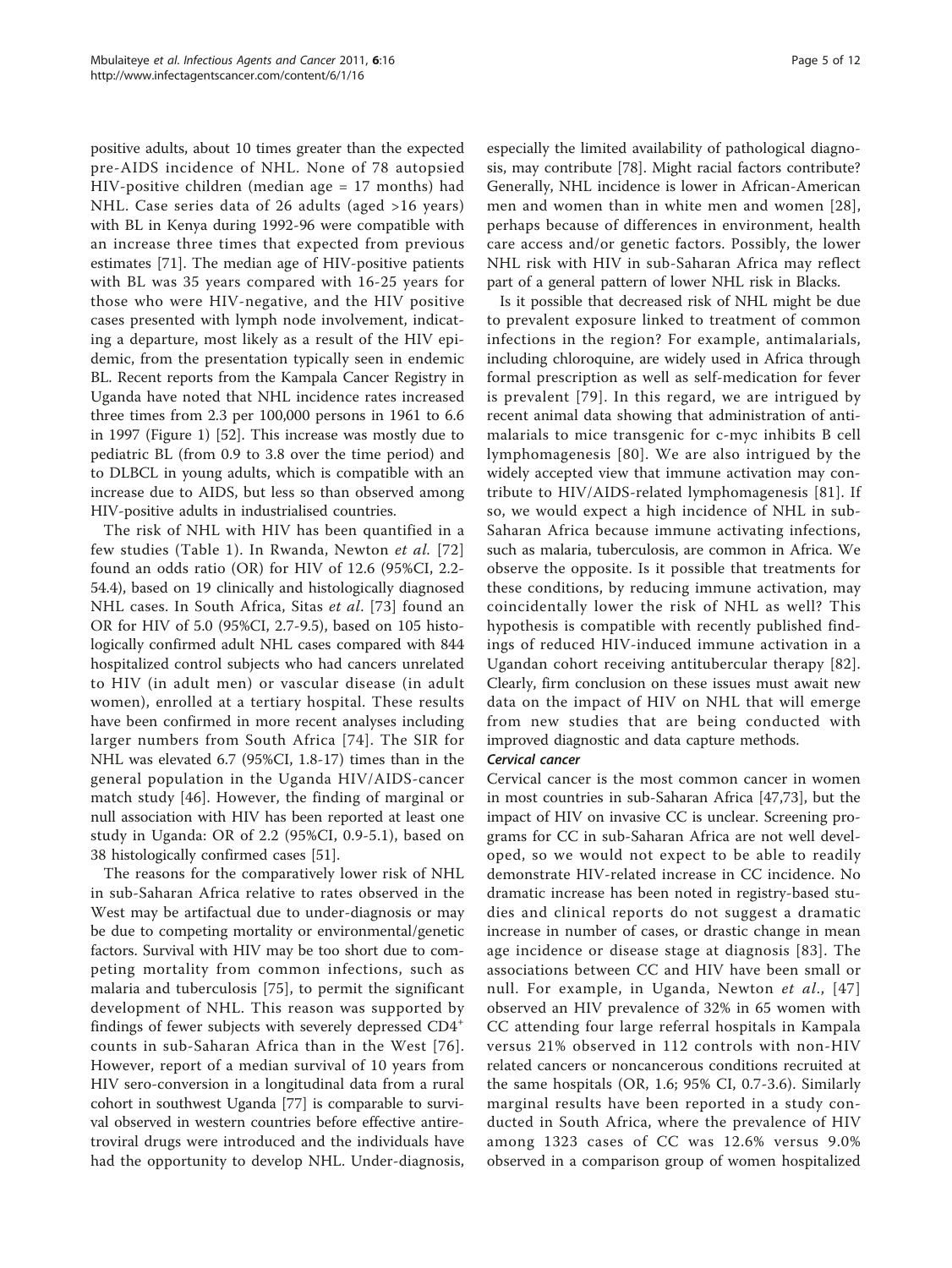with a mixture of non-HIV-related cancers or vascular disease (OR, 1.6; 95% CI, 1.1-2.3) [\[47](#page-9-0),[73\]](#page-9-0). The risk for CC was 2.4 times (95% CI, 1.1-4.4) in women with HIV/ AIDS in Kampala compared with women in the general population in the same area in the Uganda HIV/AIDS cancer match [\[46](#page-9-0)]. These results are compatible with a modest elevation in CC risk with HIV, and the conclusion that the impact of immunosuppression on CC risk is likely small.

The prevalence of cervical intraepithelial neoplasia (CIN) or human papilloma virus (HPV) infection is elevated 2-6 times in HIV-positive women than in HIVnegative women in east [\[84,85](#page-10-0)], west [\[86,87](#page-10-0)], and southern Africa [[88](#page-10-0)], although not all studies agree [[89](#page-10-0)-[91](#page-10-0)]. In their study of Nairobi prostitutes in 1992, Kreiss et al., [[89\]](#page-10-0) found cervical HPV DNA in 37% of HIV infected women versus 24% in HIV non-infected women (OR, 1.7, 95% CI 0.8-3.6). The OR for HPV DNA in women attending an antenatal clinic in Mwanza in Tanzania was 1.02 (95%CI, 0.6-1.6) [[90](#page-10-0)]. The link between squamous intraepithelial lesions (SIL) and immunity has not been fullu characterized [[92\]](#page-10-0). The risk of low grade SIL was 6.1 (95%, CI =  $1.2-41.4$ ) times elevated in women with CD4+ cell count  $<$  200/mm<sup>3</sup> compared to those with higher counts [[92](#page-10-0)], although these findings were based on 20 subjects with SIL. In a larger study including 710 HIV positive women in Rwanda, Anastos et al., [[93\]](#page-10-0), found cervical HPV DNA (HPV 16 contributed 14%) in 67% of the women, of whom 8.8% also had CIN grade 3. Detection of HPV other than 16 was inversely associated with CD4 counts. Interestingly, a positive association between malaria infection in the past 6 months and risk of CIN3, which has not been reported before, was observed. The risk of high grade SIL was 2.4 times higher in HIV positive women with <200 CD4/ml than HIV positive women with >500 CD4/ml in a study of 1,010 HIV positive women in South Africa [[94](#page-10-0)]. In this study, detection of HPV 16 and 66 were inversely related to CD4 count. Taken together, the modest increase in CC with HIV is compatible with a small impact due to HIV, but the relationship with immunity is observed only with pre-invasive CC lesions.

Despite the small risk increases reported, CC is the most important cancer in HIV infected populations in Africa because women account for >50% of HIV epidemic. The public health impact of CC could be addressed by harnessing the historical interest and increased funding of HIV/AIDS treatment and prevention programs to support new initiatives for CC screening and treatment [[95\]](#page-10-0). This approach has been attempted in Zambia with great success [[95](#page-10-0),[96](#page-10-0)]. The Zambian model has brought 58,000 women, including HIV negative women, for CC screening up from 0 less than 5 years ago by leveraging available, broad-based

capacity-building efforts of vertical HIV/AIDS care and treatment programs. These modest programs are saving about one CC death per 46 HIV-positive women screened, demonstrating potential public health benefit. The program will yield timely data on HPV infection and risk for cervical dysplasia among HIV-infected women in Africa [[93](#page-10-0)], and might make it possible to examine novel hypotheses, such as the interaction between malaria and CC [[93](#page-10-0)].

# Non-AIDS-defining cancers

#### Squamous cell carcinoma of the conjunctiva

Squamous cell carcinoma of the conjunctiva (SCCC) is a rare tumor of the ocular surface, which is linked to ultraviolet radiation exposure and, based on elevated risk with HIV [[97\]](#page-10-0), appeara to be etiologically linked to immunosuppression and/or an underlying, albeit not yet wellcharacterized infection. The link with HIV infection was first reported by Ateenyi-Agaba in 1995 [[50](#page-9-0)] when he observed that 75% of patients with SCCC at Mulago Hospital in Uganda were HIV-seropositive compared with only 19% of cases with nonmalignant eye conditions. This finding was confirmed in other case-control studies conducted in the tropics and subtropics [\[97](#page-10-0),[98\]](#page-10-0), but it has not been reported in South Africa [\[74\]](#page-9-0), suggesting that ultraviolet exposure may be a necessary component of the HIV impact. The risk of SCCC in Uganda 15 times from before to during AIDS. The incidence rate of ocular tumors, which are mostly due to SCCC, in Kyadondo County rose from 0.2 per 100,000 person-years in 1960-66 to 3.0 in 1995-97. The proportion of SCCC in eye tumors during the same period increased from 23.5 to 71% in men and 0 to 85% in women [[52\]](#page-9-0). The dramatic increase in SCCC focused attention on the role of immunity and infection in SCCC, prompting a search for infectious etiology, including of mucosal or genital high-risk and cutaneous HPV [\[99](#page-10-0)-[103\]](#page-10-0). de Koning et al. have summarized the comprehensive literature on the association between HPV and SCCC [\[103](#page-10-0)] The studies conducted have reported a higher prevalence of cutaneous HPV, but not genital HPV types, in SCCC (OR ranges 8 - infinity) [[103\]](#page-10-0). The frequency or load of HPV DNA does not appear to vary with histological grade of tumor [[103\]](#page-10-0). The studies conducted thus far remain are relatively small, and the positive results may be biased, while differences in laboratory methodology for HPV detection is a limitation likely shared by all the studies. Nonetheless, the consistent finding of elevated risk of SCCC with HIV supports the hypothesis that a known or novel HPV or other infectious agents may be involved in SCCC etiology, while the absence of impact in South Africa, suggests effects of immunosuppression are expressed on a background of exposure to ultraviolet radiation.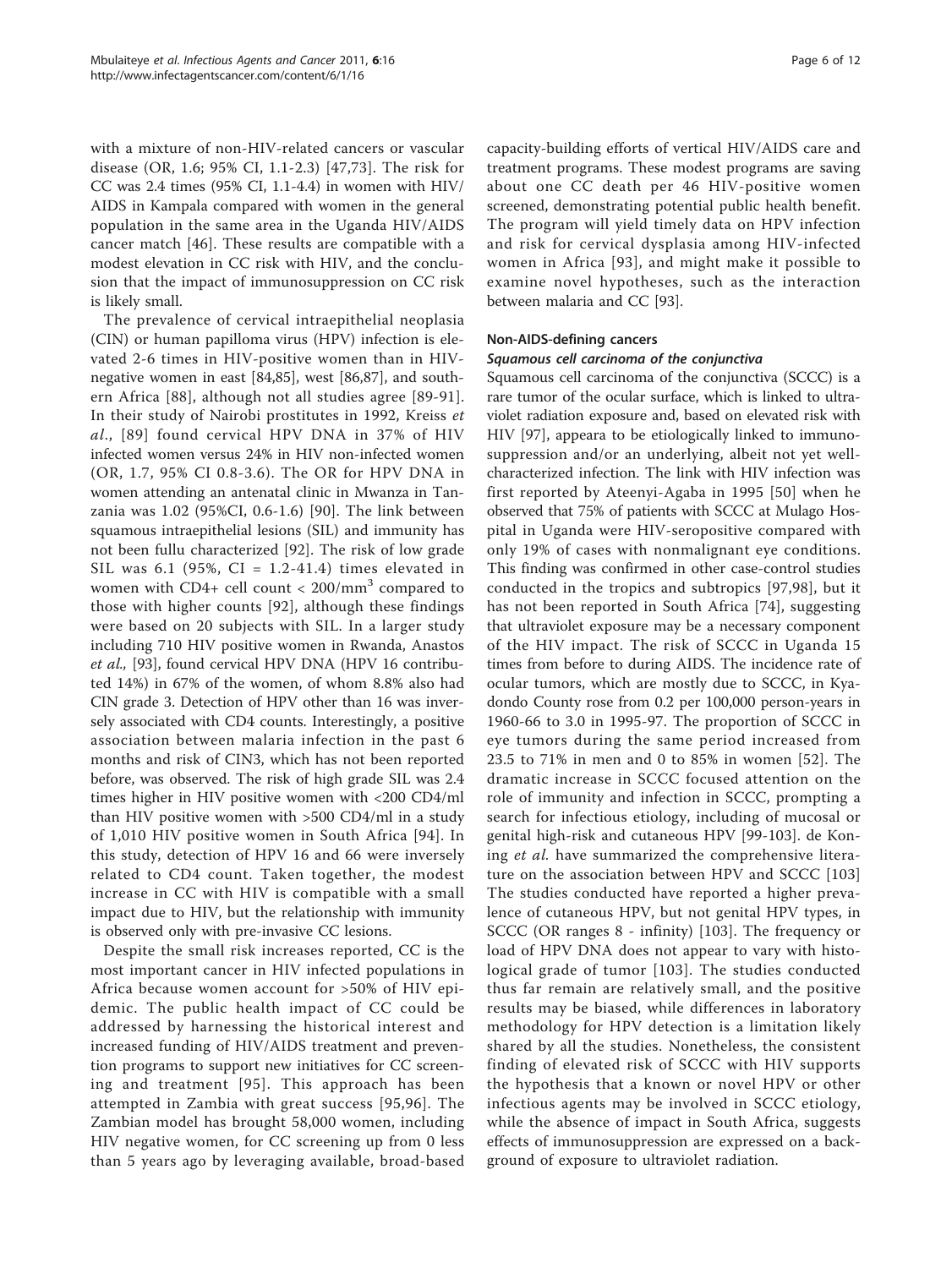#### Hodgkin lymphoma

Hodgkin lymphoma, although not designated as AIDS defining, is consistently elevated with HIV in most studies [\[15](#page-8-0)[,104\]](#page-10-0). The risk was elevated in the Uganda HIV/ AIDS cancer match study (OR, 5.7; 95%CI, 1.2-17) and in a case-control study conducted in South Africa (OR, 1.4; 95%CI, 1.0-2.7). Interestingly, some [\[105\]](#page-10-0) but not all studies [\[106\]](#page-10-0) conducted in the West have reported that risk for Hodgkin lymphoma with use of cART. Whether Hodgkin lymphoma risk will further increase as cART becomes widely available in sub-Saharan Africa will be clarified by follow-up studies of cohorts on cART in Africa.

#### Liver cancer

Hepatocellular carcinoma (HCC) was relatively common in men in Africa before the AIDS epidemic, in part, because of the high prevalence of hepatitis B virus (HBV) infection and exposure to aflatoxin[[66\]](#page-9-0). There is no evidence that HCC risk has increased during the AIDS epidemic, although data for deep seated tumors in Africa should be considered largely incomplete. The rates of liver cancer in Uganda, one of the first countries to be touched by the AIDS epidemic[[107\]](#page-10-0), were stable among men, but they increased by 50% among women from 1960-80 to 1991-05 [[108\]](#page-10-0). Given the high prevalence of chronic HBV infection, aflatoxin exposure, and to a lesser extent hepatitis C infection in sub-Saharan Africa [[109](#page-10-0),[110\]](#page-10-0), a surge in HCC cases might have been expected. This reasoning is supported by recent data suggesting that HIV might be associated with significant liver fibrosis [[111](#page-10-0)]. However, as liver cancer has a long induction period, the associations with HIV might not be expected early in the HIV/AIDS epidemic, and lower risk might be related to underdiagnosis, non-pathological confirmation, and short survival. Continued surveillance of HCC might provide improved understanding of the impact of HIV in HCC risk in sub-Saharan Africa.

# HIV and cancer in sub-Saharan Africa: caveats and opportunities

Evaluation of cancer statistics must focus on the quality of data available to support scientific and public health initiatives. Although based on the best data currently available, the impact of HIV on the incidence and burden of cancer is probably underestimated. Only about one third of people with HIV in sub-Saharan Africa know about their infection [[112\]](#page-10-0) and only about one third of those who need HIV-specific treatments are receiving them [\[46](#page-9-0)[,113](#page-10-0)]. In addition, cancer registration is relatively underdeveloped [\[114\]](#page-10-0). Although record-linkage methods, which have been used effectively and efficiently in the West, are feasible in Africa [\[46\]](#page-9-0), lack of high-quality computerized medical records [[115](#page-10-0)] precludes use of some other effective methods.

The study of cancer in HIV persons in Africa is valuable for several reasons. First, the large size of the HIV epidemic underscores its public health significance, including in its impact on cancer. Two, Africa encompasses extraordinary genetic diversity of pathogens and hosts, which hold promise for unique opportunities to learn about the biology of infection, immunology and cancer. Two HIV types are relevant to the epidemic (HIV-1 and HIV2), but HIV-1 is responsible for 95% of HIV infections globally. HIV-1 is divisible into ten subtypes (A-H, J, K) and some circulating recombinant forms are recognized [\[116](#page-10-0)], which have different transmission potentials and pathogenesis and could, plausibly, be associated with differential risk of cancer, and vary by geography. HIV-2 infection has a restricted distribution confined to West Africa, where co-distribution with HIV-1 offers opportunity to investigate HIV-type specific effects. For example, one small study including 40 women found that HIV-2 was associated with increased HPV clearance [[117](#page-10-0)] and women infected with HIV-2 were less likely to develop high-grade SIL (HR, 0.3; 95%CI, 0.1-0.9) than those infected with HIV-1 [[118](#page-10-0)]. This finding should be interpreted with caution because the small size of the study, and it was not statistically significant when CD4 counts were taken into account. HIV-1, subtype C accounts for about half (48%) of all global HIV-1 infections [[116](#page-10-0)], and is the major subtype in southern Africa. Subtypes A and D are predominant in equatorial sub-Saharan Africa, where they account for 12% and 2%, respectively, of HIV-1 infections. Subtypes B and G account predominate in the West and the Far East Africa and they account for 11% and 5%, respectively, of HIV-1 infections. Inter-HIV-1 subtype recombinants are playing an increasingly important role. They account for 20% of infections occurring in all regions. There are rare subtypes such as F, H, J, and K, which together account for  $\langle 1\% \rangle$  of infections [[116](#page-10-0)]. Most current knowledge about the link between HIV and cancer risk is based on populations with subtype B, highlighting our still very limited knowledge of interactions between HIV, host immunogenetics, and cancer.

Globally coordinated efforts aimed at interrupting the spread of, and mortality from, HIV/AIDS in sub-Saharan Africa present opportunities to study cancer in individuals with HIV/AIDS on the continent [\[19](#page-8-0)]. Millennium Development Goal (MDG) 6, established by the UN General Assembly Special Session in 2000 to halt and reverse the spread of HIV-1, malaria, and other diseases, led to the creation of the Global Fund for AIDS, Tuberculosis, and Malaria and unprecedented opportunities for funding. The US President's Emergency Plan for AIDS Relief (PEPFAR) launched shortly thereafter provided additional funding streams for HIV prevention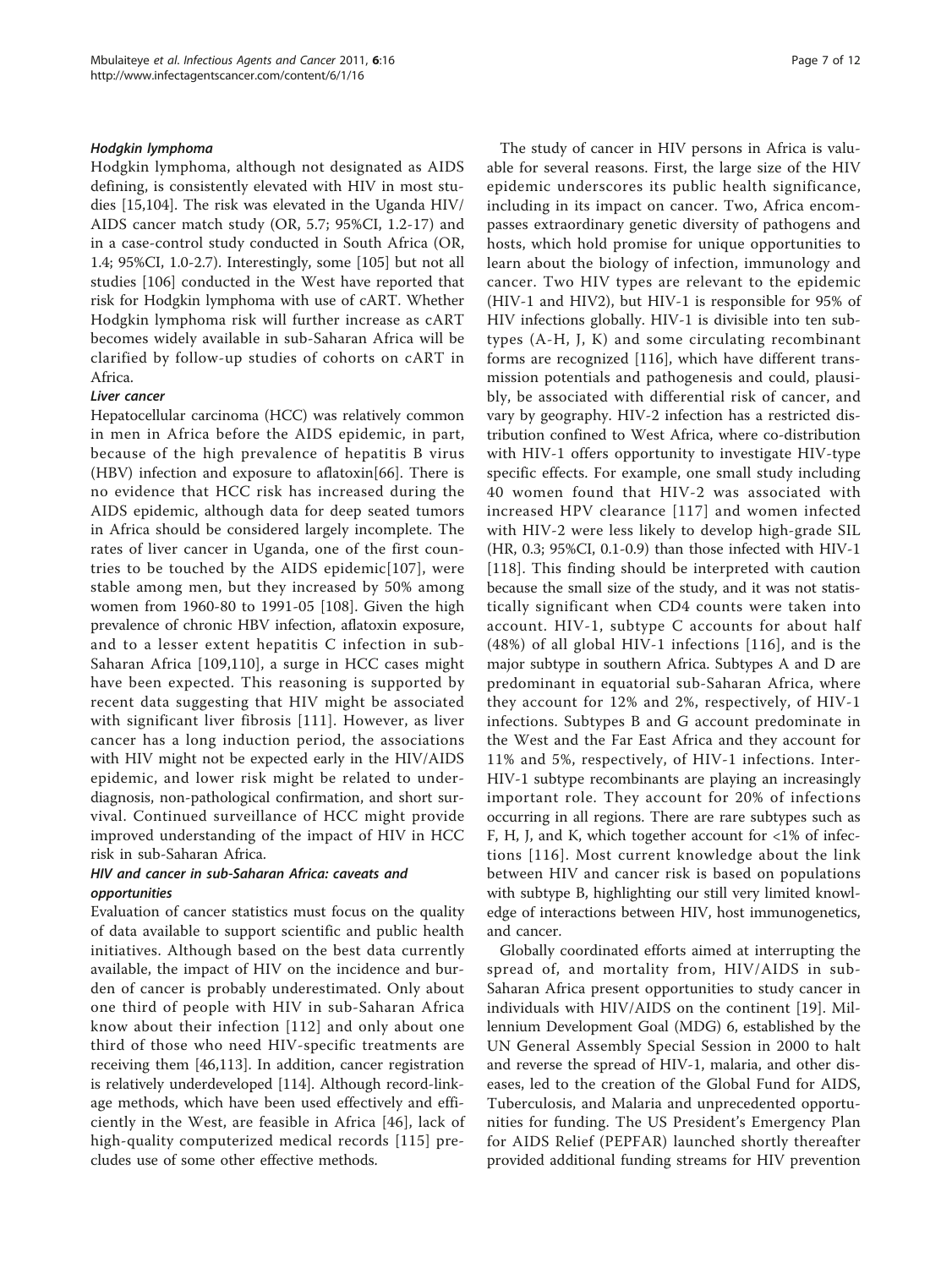and clinical care [\[119](#page-10-0),[120\]](#page-10-0). These initiatives, which largely ignore cancer [[121\]](#page-11-0), have created a funding stream that has seen access to HAART increase from <1% in 1999 to 35% in 2009 [[19](#page-8-0)] and resulted in dramatic declines in the rate of new infections, stabilization of the epidemic, reduction of AIDS-related mortality, and increase in life expectancy [[122](#page-11-0)]. This funding stream has strengthened infrastructure for HIV/AIDS disease surveillance, diagnosis, and data capture and established large or networked cohorts [[115](#page-10-0),[123\]](#page-11-0). The resulting infrastructure and cohorts could be converted to provide new data on cancer in sub-Saharan Africa. For example, more than 13,000 PEPFAR clinics provide HIV prevention and treatment to millions of individuals in sub-Saharan Africa. Similarly, the International Epidemiology Databases to Evaluate AIDS (IeDEA), a global consortium funded by the National Institutes of Health, has linked 183 clinics in 17 countries in sub-Saharan Africa serving 286,793 individuals [[124\]](#page-11-0). These large linked clinics offer three broad-based opportunities: to define: a) the spectrum of common and rare cancers in HIVinfected individuals and to obtain precise estimates of risk and heterogeneity of risk; b) temporal trends on common and rare cancers, including before and after introduction of cART; and c) test specific hypothesis, such as investigating the risk of KS with immune reconstitution syndrome [\[64](#page-9-0),[125\]](#page-11-0), the role of antimalarials in NHL or other cancers, and the role of genetic and/or viral co-infections in cancer [[20](#page-8-0)], or assess impact of interventions. We think the opportunities may be best considered along the lines of a resource-focused and disease-focused approach, as discussed below.

# Resource-focused approach

The resource-focused approach would aim to leverage large networked or linked clinics [[124,126,127\]](#page-11-0) to routinely collect data that can be used for multiple studies and purposes. In the West, efforts such as the Swiss Cohort Studies [[128](#page-11-0)] and the U.S. HIV/AIDS Cancer Match Study [[29\]](#page-8-0) provide useful models to consider. Because cancer is rare even in people with HIV, combining data from different cohorts allows investigators to address questions pertaining to HIV/AIDS that cannot be answered in small single institution cohorts. We are encouraged by establishments of such cohorts in Africa, prominently including the IeDEA consortium ([http://www.iedea-hiv.org\)](http://www.iedea-hiv.org), which was launched with funding from the National Institutes of Health, to collect, harmonize, and standardize data from the continent to allow comparative analysis of common and dissimilar impacts [[129](#page-11-0)]. The African Organization for Research and Training in Cancer (AORTIC) ([http://www.aortic.](http://www.aortic.org/) [org/\)](http://www.aortic.org/) has a mission is to promote cancer awareness and improve cancer diagnosis and treatment in Africa. With its network across the continent and bi-ennial scientific meetings, AORTIC provides a resource that could be leveraged to initiate, implement, and report on Africawide studies of cancer. The recent focus large biomedical centers, such as the National Cancer Institute at NIH, by establishing Centers for Global Health[[130](#page-11-0)] is timely and likely to speed up the conversion of infectious disease-specific programs in developing countries into programs for study and control of cancer.

### Disease-focused approach

In contrast to the resource-focused approach, in the disease-focused approach, specific hypotheses are raised and specific studies designed to answer those questions. For example, the question of the types and risk of NHL is currently being addressed by a consortium of investigators focused on lymphomas [\(http://www.ssalc.org/acsr\\_](http://www.ssalc.org/acsr_drupal/) [drupal/](http://www.ssalc.org/acsr_drupal/)). These investigators will bring clarity to the question of the spectrum of lymphomas diagnosed with HIV in Africa and their diagnostic support is likely to spur epidemiological and clinical studies of NHL. We noted outstanding questions about the etiology of SCCC [[97,99\]](#page-10-0). Disease-specific hypothesis-driven studies to investigate the role of immunosuppression, ultraviolet exposure, pathogens in the pathogenesis of the disease will bring clarity to our understanding of SCCC. Other interesting questions that could benefit from a diseasefocused approach include understanding the association between HIV and lung and breast cancer. The risk for lung cancer is increased with HIV in the West, but given the much lower prevalence and intensity of cigarette smoking in sub-Saharan Africa, studies conducted there might shed light on the biology of the disease among non- or low-intensity smokers. The risk of breast cancer is decreased with HIV in the West [\[43\]](#page-9-0). Hessol et al. and co workers [\[44](#page-9-0)] have linked low breast cancer risk with HIV to infection with CXCR4-using variants of HIV. They speculated that CXCR4-using variants might reduce breast cancer risk by binding to apoptosis receptors on hyperplastic and neoplastic breast duct cells. This hypothesis brings new perspectives to the question about the biology for breast cancer with potential for treatment or intervention using CXCR4-agonists. Data about breast cancer in sub-Saharan Africa are sparse with some reporting increased risk [[131,132\]](#page-11-0) and others no increase [[46](#page-9-0)]. Thus, clarifying the epidemiology of breast cancer in sub-Saharan Africa where CXCR4-using variants are prevalent may help evaluate the feasibility of testing and confirming or refuting this hypothesis. Finally, anal cancer is increased with HIV in the West [\[41](#page-9-0)]. Homosexual practices are being increasingly acknowledged in Africa, opening opportunity to investigate the association.

#### Acknowledgements and funding

This work was funded, in part, by the Intramural Research Program of the Division of Cancer Epidemiology and Genetics, National Cancer Institute,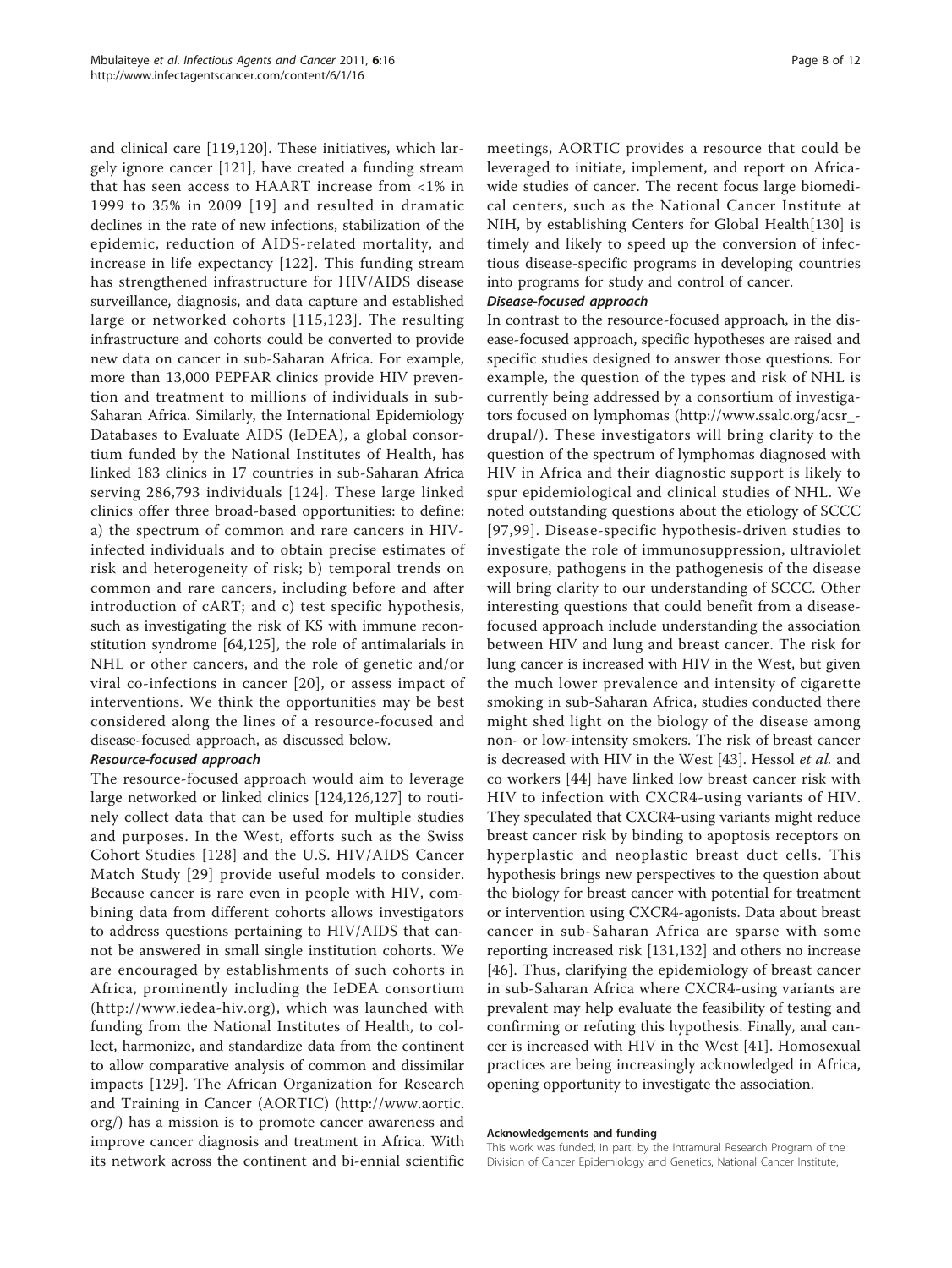<span id="page-8-0"></span>National Institutes of Health, Department of Health and Human Services. We thank the organizers of the  $12<sup>th</sup>$  Conference of the Institute of Human Virology, Tropea, Calabria, Italy for inviting us to speak.

#### Author details

<sup>1</sup>Infections and Immunoepidemiology Branch, Division of Cancer Epidemiology and Genetics, National Cancer Institute, NIH, DHHS, Rockville, MD 20852, USA. <sup>2</sup>Institute of Human Virology, School of Medicine, University of Maryland, Baltimore, MD 21201, USA. <sup>3</sup>Epidemiology for Cancer Prevention, Team of HIV, Cancer and Global Health in Resource Limited Countries, Inserm U 897, Bordeaux Segalen University, Bordeaux, France.

#### Authors' contributions

SMM drafted the manuscript. All authors reviewed and critically revised the manuscript and approved the final draft.

#### Competing interests

The authors declare that they have no competing interests.

#### Received: 6 July 2011 Accepted: 17 October 2011 Published: 17 October 2011

#### References

- 1. Ferlay J, Shin HR, Bray F, Forman D, Mathers C, Parkin DM: Estimates of worldwide burden of cancer in 2008: GLOBOCAN 2008. Int J Cancer .
- 2. Sasco AJ: [Cancer and globalization.](http://www.ncbi.nlm.nih.gov/pubmed/18180137?dopt=Abstract) Biomed Pharmacother 2008, 62(2):110-121.
- 3. Lingwood RJ, Boyle P, Milburn A, Ngoma T, Arbuthnott J, McCaffrey R, Kerr SH, Kerr DJ: [The challenge of cancer control in Africa.](http://www.ncbi.nlm.nih.gov/pubmed/18385682?dopt=Abstract) Nat Rev Cancer 2008, 8(5):398-403.
- 4. Sylla BS, Wild CP: A million africans a year dying from cancer by 2030: What can cancer research and control offer to the continent? Int J Cancer 2011.
- 5. Friedman-Kien AE: Disseminated Kaposi'[s sarcoma syndrome in young](http://www.ncbi.nlm.nih.gov/pubmed/7287964?dopt=Abstract) [homosexual men.](http://www.ncbi.nlm.nih.gov/pubmed/7287964?dopt=Abstract) J Am Acad Dermatol 1981, 5(4):468-471.
- 6. Hymes KB, Cheung T, Greene JB, Prose NS, Marcus A, Ballard H, William DC, Laubenstein LJ: Kaposi'[s sarcoma in homosexual men-a report of eight](http://www.ncbi.nlm.nih.gov/pubmed/6116083?dopt=Abstract) [cases.](http://www.ncbi.nlm.nih.gov/pubmed/6116083?dopt=Abstract) Lancet 1981, 2(8247):598-600.
- 7. Ziegler JL, Drew WL, Miner RC, Mintz L, Rosenbaum E, Gershow J, Lennette ET, Greenspan J, Shillitoe E, Beckstead J, et al: [Outbreak of](http://www.ncbi.nlm.nih.gov/pubmed/6125777?dopt=Abstract) Burkitt'[s-like lymphoma in homosexual men.](http://www.ncbi.nlm.nih.gov/pubmed/6125777?dopt=Abstract) Lancet 1982, 2(8299):631-633.
- Ziegler JL, Beckstead JA, Volberding PA, Abrams DI, Levine AM, Lukes RJ, Gill PS, Burkes RL, Meyer PR, Metroka CE, et al: [Non-Hodgkin](http://www.ncbi.nlm.nih.gov/pubmed/6611504?dopt=Abstract)'s lymphoma [in 90 homosexual men. Relation to generalized lymphadenopathy and](http://www.ncbi.nlm.nih.gov/pubmed/6611504?dopt=Abstract) [the acquired immunodeficiency syndrome.](http://www.ncbi.nlm.nih.gov/pubmed/6611504?dopt=Abstract) N Engl J Med 1984, 311(9):565-570.
- 9. Taylor JF, Templeton AC, Vogel CL, Ziegler JL, Kyalwazi SK: [Kaposi](http://www.ncbi.nlm.nih.gov/pubmed/5118203?dopt=Abstract)'s [sarcoma in Uganda: a clinico-pathological study.](http://www.ncbi.nlm.nih.gov/pubmed/5118203?dopt=Abstract) Int J Cancer 1971, 8(1):122-135.
- 10. Templeton AC, Hutt MS: [Distribution of tumours in Uganda.](http://www.ncbi.nlm.nih.gov/pubmed/4803974?dopt=Abstract) Recent Results Cancer Res 1973, 41:1-22.
- 11. Ebbesen P, Melbye M, Biggar RJ: [Sex habits, recent disease, and drug use](http://www.ncbi.nlm.nih.gov/pubmed/6548371?dopt=Abstract) [in two groups of Danish male homosexuals.](http://www.ncbi.nlm.nih.gov/pubmed/6548371?dopt=Abstract) Arch Sex Behav 1984, 13(4):291-300.
- 12. Downing RG, Eglin RP, Bayley AC: African Kaposi'[s sarcoma and AIDS.](http://www.ncbi.nlm.nih.gov/pubmed/6142209?dopt=Abstract) Lancet 1984, 1(8375):478-480.
- 13. Bayley AC: [Occurrence, clinical behaviour and management of Kaposi](http://www.ncbi.nlm.nih.gov/pubmed/1821324?dopt=Abstract)'s sarcoma [in Zambia.](http://www.ncbi.nlm.nih.gov/pubmed/1821324?dopt=Abstract) Cancer Surv 1991, 10:53-71.
- 14. Ziegler JL, Katongole-Mbidde E: Kaposi'[s sarcoma in childhood: an](http://www.ncbi.nlm.nih.gov/pubmed/8567117?dopt=Abstract) [analysis of 100 cases from Uganda and relationship to HIV infection.](http://www.ncbi.nlm.nih.gov/pubmed/8567117?dopt=Abstract) Int J Cancer 1996, 65(2):200-203.
- 15. Goedert JJ, Cote TR, Virgo P, Scoppa SM, Kingma DW, Gail MH, Jaffe ES, Biggar RJ: [Spectrum of AIDS-associated malignant disorders.](http://www.ncbi.nlm.nih.gov/pubmed/9652666?dopt=Abstract) Lancet 1998, 351(9119):1833-1839.
- 16. Grulich AE: [Cancer: the effects of HIV and antiretroviral therapy, and](http://www.ncbi.nlm.nih.gov/pubmed/19532048?dopt=Abstract) [implications for early antiretroviral therapy initiation.](http://www.ncbi.nlm.nih.gov/pubmed/19532048?dopt=Abstract) Curr Opin HIV AIDS 2009, 4(3):183-187.
- 17. Bonnet F, Burty C, Lewden C, Costagliola D, May T, Bouteloup V, Rosenthal E, Jougla E, Cacoub P, Salmon D, et al: [Changes in cancer](http://www.ncbi.nlm.nih.gov/pubmed/19202627?dopt=Abstract)

[mortality among HIV-infected patients: the Mortalité 2005 Survey.](http://www.ncbi.nlm.nih.gov/pubmed/19202627?dopt=Abstract) Clin Infect Dis 2009, 48(5):633-639.

- 18. Simard EP, Engels EA: Cancer as a cause of death among people with AIDS in the United States. Clin Infect Dis 51(8):957-962.
- 19. Joint United Nations Programme on HIV/AIDS (UNAIDS): UNAIDS Report on the Global AIDS Epidemic 2010, Geneva, Switzerland.[\[http://www.](http://www.unaids.org/globalreport/global_report.htm) [unaids.org/globalreport/global\\_report.htm](http://www.unaids.org/globalreport/global_report.htm)l, accessed 10th October 2011.
- 20. Mbulaiteye SM, Parkin DM, Rabkin CS: [Epidemiology of AIDS-related](http://www.ncbi.nlm.nih.gov/pubmed/12852650?dopt=Abstract) [malignancies: An international perspective.](http://www.ncbi.nlm.nih.gov/pubmed/12852650?dopt=Abstract) Hematol Oncol Clin North Am 2003, 17(3):673-696, v.
- 21. Sasco AJ, Jaquet A, Boidin E, Ekouevi DK, Thouillot F, Lemabec T, Forstin MA, Renaudier P, N'Dom P, Malvy D, et al: The challenge of AIDSrelated malignancies in sub-Saharan Africa. PLoS ONE 5(1):e8621.
- 22. Casper C: The increasing burden of HIV-associated malignancies in resource-limited regions. Annu Rev Med 62:157-170.
- 23. Parkin DM: [The global health burden of infection-associated cancers in](http://www.ncbi.nlm.nih.gov/pubmed/16404738?dopt=Abstract) [the year 2002.](http://www.ncbi.nlm.nih.gov/pubmed/16404738?dopt=Abstract) Int J Cancer 2006, 118(12):3030-3044.
- 24. Sitas F, Parkin DM, Chirenje M, Stein L, Abratt R, Wabinga H: [Part II: Cancer](http://www.ncbi.nlm.nih.gov/pubmed/18672214?dopt=Abstract) [in Indigenous Africans-causes and control.](http://www.ncbi.nlm.nih.gov/pubmed/18672214?dopt=Abstract) Lancet Oncol 2008, 9(8):786-795.
- 25. Epidemiology of HIV/AIDS-United States, 1981-2005. MMWR Morb Mortal Wkly Rep 2006, 55(21):589-592.
- 26. Biggar RJ, Chaturvedi AK, Goedert JJ, Engels EA: [AIDS-related cancer and](http://www.ncbi.nlm.nih.gov/pubmed/17565153?dopt=Abstract) [severity of immunosuppression in persons with AIDS.](http://www.ncbi.nlm.nih.gov/pubmed/17565153?dopt=Abstract) J Natl Cancer Inst 2007, 99(12):962-972.
- 27. Mbulaiteye SM, Biggar RJ, Goedert JJ, Engels EA: [Immune deficiency and](http://www.ncbi.nlm.nih.gov/pubmed/12679705?dopt=Abstract) [risk for malignancy among persons with AIDS.](http://www.ncbi.nlm.nih.gov/pubmed/12679705?dopt=Abstract) J Acquir Immune Defic Syndr 2003, 32(5):527-533.
- 28. Eltom MA, Jemal A, Mbulaiteye SM, Devesa SS, Biggar RJ: [Trends in](http://www.ncbi.nlm.nih.gov/pubmed/12189223?dopt=Abstract) Kaposi's sarcoma and non-Hodgkin'[s lymphoma incidence in the United](http://www.ncbi.nlm.nih.gov/pubmed/12189223?dopt=Abstract) [States from 1973 through 1998.](http://www.ncbi.nlm.nih.gov/pubmed/12189223?dopt=Abstract) J Natl Cancer Inst 2002, 94(16):1204-1210.
- Engels EA, Pfeiffer RM, Goedert JJ, Virgo P, McNeel TS, Scoppa SM Biggar RJ: [Trends in cancer risk among people with AIDS in the United](http://www.ncbi.nlm.nih.gov/pubmed/16868446?dopt=Abstract) [States 1980-2002.](http://www.ncbi.nlm.nih.gov/pubmed/16868446?dopt=Abstract) AIDS 2006, 20(12):1645-1654.
- Shiels MS, Pfeiffer RM, Hall HI, Li J, Goedert JJ, Morton LM, Hartge P, Engels EA: Proportions of Kaposi sarcoma, selected non-Hodgkin lymphomas, and cervical cancer in the United States occurring in persons with AIDS, 1980-2007. JAMA 305(14):1450-1459.
- 31. Human immunodeficiency virus (HIV) infection codes. Official authorized addendum. ICD-9-CM (Revision No. 1). Effective January 1, 1988. MMWR Morb Mortal Wkly Rep 1987, 36(Suppl 7):1S-20S.
- 32. Cote TR, Biggar RJ, Rosenberg PS, Devesa SS, Percy C, Yellin FJ, Lemp G, Hardy C, Geodert JJ, Blattner WA: Non-Hodgkin'[s lymphoma among](http://www.ncbi.nlm.nih.gov/pubmed/9398040?dopt=Abstract) [people with AIDS: incidence, presentation and public health burden.](http://www.ncbi.nlm.nih.gov/pubmed/9398040?dopt=Abstract) [AIDS/Cancer Study Group.](http://www.ncbi.nlm.nih.gov/pubmed/9398040?dopt=Abstract) Int J Cancer 1997, 73(5):645-650.
- 33. Jaffe HW, Bregman DJ, Selik RM: [Acquired immune deficiency syndrome](http://www.ncbi.nlm.nih.gov/pubmed/6604115?dopt=Abstract) [in the United States: the first 1,000 cases.](http://www.ncbi.nlm.nih.gov/pubmed/6604115?dopt=Abstract) *J Infect Dis* 1983, 148(2):339-345.
- 34. Cavert W, Notermans DW, Staskus K, Wietgrefe SW, Zupancic M, Gebhard K, Henry K, Zhang ZQ, Mills R, McDade H, et al: [Kinetics of response in](http://www.ncbi.nlm.nih.gov/pubmed/9139661?dopt=Abstract) [lymphoid tissues to antiretroviral therapy of HIV-1 infection.](http://www.ncbi.nlm.nih.gov/pubmed/9139661?dopt=Abstract) Science 1997, 276(5314):960-964.
- 35. Ioannidis JP, O'Brien TR, Goedert JJ: [Evaluation of guidelines for initiation](http://www.ncbi.nlm.nih.gov/pubmed/9875579?dopt=Abstract) [of highly active antiretroviral therapy in a longitudinal cohort of HIV](http://www.ncbi.nlm.nih.gov/pubmed/9875579?dopt=Abstract)[infected individuals.](http://www.ncbi.nlm.nih.gov/pubmed/9875579?dopt=Abstract) AIDS 1998, 12(18):2417-2423.
- 36. Mocroft A, Kirk O, Clumeck N, Gargalianos-Kakolyris P, Trocha H, Chentsova N, Antunes F, Stellbrink HJ, Phillips AN, Lundgren JD: [The](http://www.ncbi.nlm.nih.gov/pubmed/15197808?dopt=Abstract) [changing pattern of Kaposi sarcoma in patients with HIV, 1994-2003:](http://www.ncbi.nlm.nih.gov/pubmed/15197808?dopt=Abstract) [the EuroSIDA Study.](http://www.ncbi.nlm.nih.gov/pubmed/15197808?dopt=Abstract) Cancer 2004, 100(12):2644-2654.
- 37. Highly active antiretroviral therapy and incidence of cancer in human immunodeficiency virus-infected adults. J Natl Cancer Inst 2000, 92(22):1823-1830.
- 38. Shiels MS, Pfeiffer RM, Gail MH, Hall HI, Li J, Chaturvedi AK, Bhatia K, Uldrick TS, Yarchoan R, Goedert JJ, et al: Cancer Burden in the HIV-Infected Population in the United States. J Natl Cancer Inst 103(9):753-762.
- 39. Simard EP, Pfeiffer RM, Engels EA: Cumulative incidence of cancer among individuals with acquired immunodeficiency syndrome in the United States. Cancer 117(5):1089-1096.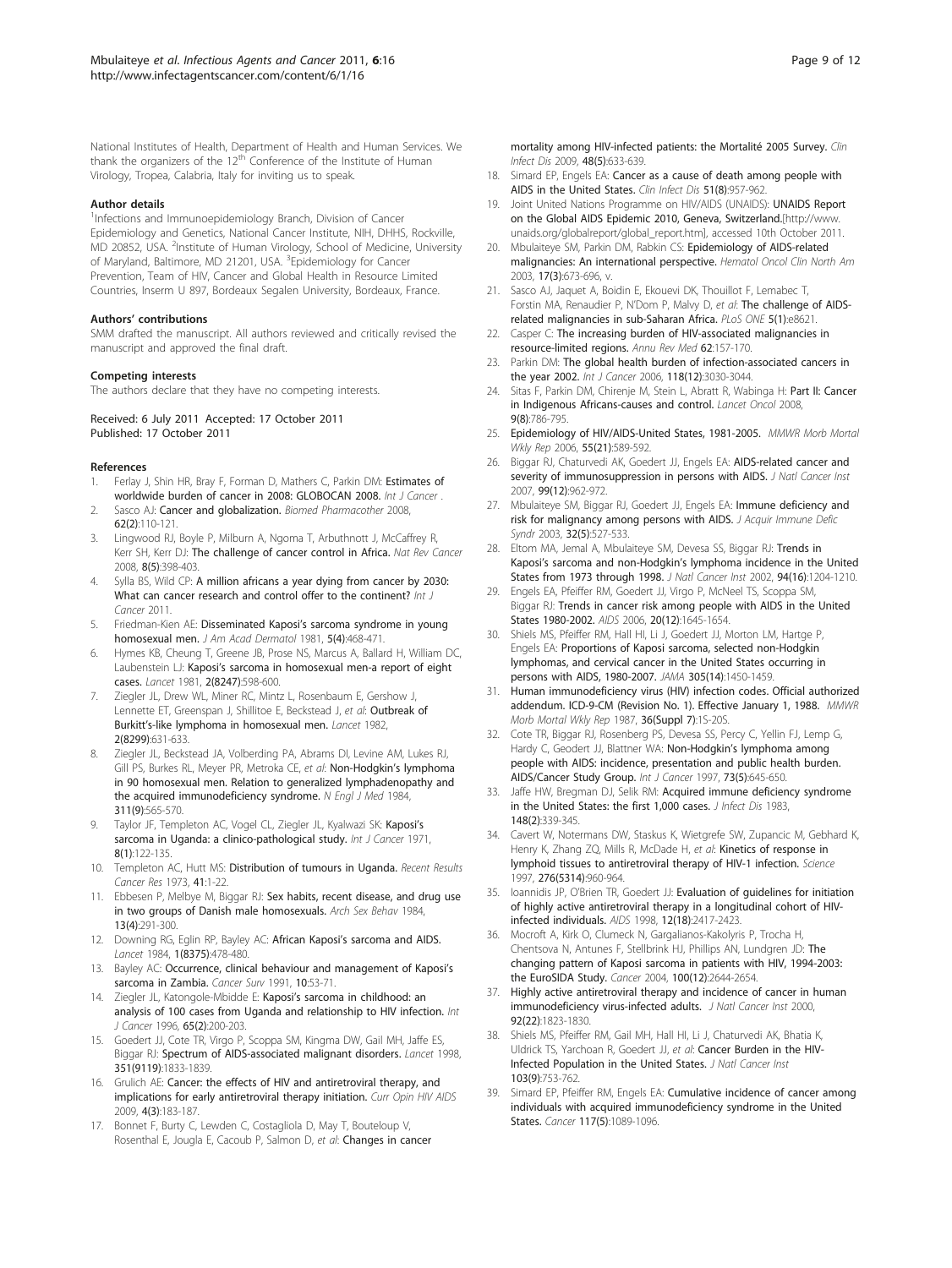- <span id="page-9-0"></span>40. Chaturvedi AK, Pfeiffer RM, Chang L, Goedert JJ, Biggar RJ, Engels EA: [Elevated risk of lung cancer among people with AIDS.](http://www.ncbi.nlm.nih.gov/pubmed/17197812?dopt=Abstract) AIDS 2007, 21(2):207-213.
- 41. Chaturvedi AK, Madeleine MM, Biggar RJ, Engels EA: [Risk of human](http://www.ncbi.nlm.nih.gov/pubmed/19648510?dopt=Abstract) [papillomavirus-associated cancers among persons with AIDS.](http://www.ncbi.nlm.nih.gov/pubmed/19648510?dopt=Abstract) J Natl Cancer Inst 2009, 101(16):1120-1130.
- 42. Shiels MS, Goedert JJ, Moore RD, Platz EA, Engels EA: Reduced risk of prostate cancer in U.S. men with AIDS. Cancer Epidemiol Biomarkers Prev 19(11):2910-2915.
- 43. Goedert JJ, Schairer C, McNeel TS, Hessol NA, Rabkin CS, Engels EA: [Risk of](http://www.ncbi.nlm.nih.gov/pubmed/16868538?dopt=Abstract) [breast, ovary, and uterine corpus cancers among 85,268 women with](http://www.ncbi.nlm.nih.gov/pubmed/16868538?dopt=Abstract) [AIDS.](http://www.ncbi.nlm.nih.gov/pubmed/16868538?dopt=Abstract) Br J Cancer 2006, 95(5):642-648.
- 44. Hessol NA, Napolitano LA, Smith D, Lie Y, Levine A, Young M, Cohen M, Minkoff H, Anastos K, D'Souza G, et al: HIV tropism and decreased risk of breast cancer. PLoS ONE 5(12):e14349.
- Grulich AE: [Living longer with HIV: what does it mean for cancer risk?](http://www.ncbi.nlm.nih.gov/pubmed/19339933?dopt=Abstract) Curr Opin HIV AIDS 2009, 4(1):1-2.
- 46. Mbulaiteye SM, Katabira ET, Wabinga H, Parkin DM, Virgo P, Ochai R, Workneh M, Coutinho A, Engels EA: [Spectrum of cancers among HIV](http://www.ncbi.nlm.nih.gov/pubmed/16106415?dopt=Abstract)[infected persons in Africa: the Uganda AIDS-Cancer Registry Match](http://www.ncbi.nlm.nih.gov/pubmed/16106415?dopt=Abstract) [Study.](http://www.ncbi.nlm.nih.gov/pubmed/16106415?dopt=Abstract) Int J Cancer 2006, 118(4):985-990.
- 47. Newton R, Ziegler J, Beral V, Mbidde E, Carpenter L, Wabinga H, Mbulaiteye S, Appleby P, Reeves G, Jaffe H: [A case-control study of human](http://www.ncbi.nlm.nih.gov/pubmed/11340563?dopt=Abstract) [immunodeficiency virus infection and cancer in adults and children](http://www.ncbi.nlm.nih.gov/pubmed/11340563?dopt=Abstract) [residing in Kampala, Uganda.](http://www.ncbi.nlm.nih.gov/pubmed/11340563?dopt=Abstract) Int J Cancer 2001, 92(5):622-627.
- 48. Sitas F, Carrara H, Beral V, Newton R, Reeves G, Bull D, Jentsch U, Pacella-Norman R, Bourboulia D, Whitby D, et al: [Antibodies against human](http://www.ncbi.nlm.nih.gov/pubmed/10369849?dopt=Abstract) [herpesvirus 8 in black South African patients with cancer.](http://www.ncbi.nlm.nih.gov/pubmed/10369849?dopt=Abstract) N Engl J Med 1999, 340(24):1863-1871.
- 49. Wabinga HR, Parkin DM, Wabwire-Mangen F, Mugerwa JW: [Cancer in](http://www.ncbi.nlm.nih.gov/pubmed/8478145?dopt=Abstract) [Kampala, Uganda, in 1989-91: changes in incidence in the era of AIDS.](http://www.ncbi.nlm.nih.gov/pubmed/8478145?dopt=Abstract) Int J Cancer 1993, 54(1):26-36.
- 50. Ateenyi-Agaba C: [Conjunctival squamous-cell carcinoma associated with](http://www.ncbi.nlm.nih.gov/pubmed/7885126?dopt=Abstract) [HIV infection in Kampala, Uganda.](http://www.ncbi.nlm.nih.gov/pubmed/7885126?dopt=Abstract) Lancet 1995, 345(8951):695-696.
- 51. Parkin DM, Garcia-Giannoli H, Raphael M, Martin A, Katangole-Mbidde E, Wabinga H, Ziegler J: [Non-Hodgkin lymphoma in Uganda: a case-control](http://www.ncbi.nlm.nih.gov/pubmed/11153674?dopt=Abstract) [study.](http://www.ncbi.nlm.nih.gov/pubmed/11153674?dopt=Abstract) Aids 2000, 14(18):2929-2936.
- 52. Wabinga HR, Parkin DM, Wabwire-Mangen F, Nambooze S: [Trends in](http://www.ncbi.nlm.nih.gov/pubmed/10789729?dopt=Abstract) [cancer incidence in Kyadondo County, Uganda, 1960-1997.](http://www.ncbi.nlm.nih.gov/pubmed/10789729?dopt=Abstract) Br J Cancer 2000, 82(9):1585-1592.
- 53. Chokunonga E, Levy LM, Bassett MT, Mauchaza BG, Thomas DB, Parkin DM: Cancer [incidence in the African population of Harare, Zimbabwe:](http://www.ncbi.nlm.nih.gov/pubmed/10585583?dopt=Abstract) [second results from the cancer registry 1993-1995.](http://www.ncbi.nlm.nih.gov/pubmed/10585583?dopt=Abstract) Int J Cancer 2000, 85(1):54-59.
- 54. Banda LT, Parkin DM, Dzamalala CP, Liomba NG: [Cancer incidence in](http://www.ncbi.nlm.nih.gov/pubmed/11348520?dopt=Abstract) [Blantyre, Malawi 1994-1998.](http://www.ncbi.nlm.nih.gov/pubmed/11348520?dopt=Abstract) Trop Med Int Health 2001, 6(4):296-304.
- 55. Newton R, Ziegler J, Bourboulia D, Casabonne D, Beral V, Mbidde E, Carpenter L, Reeves G, Parkin DM, Wabinga H, et al: [The sero](http://www.ncbi.nlm.nih.gov/pubmed/12455037?dopt=Abstract)epidemiology of Kaposi'[s sarcoma-associated herpesvirus \(KSHV/HHV-8\)](http://www.ncbi.nlm.nih.gov/pubmed/12455037?dopt=Abstract) [in adults with cancer in Uganda.](http://www.ncbi.nlm.nih.gov/pubmed/12455037?dopt=Abstract) Int J Cancer 2003, 103(2):226-232.
- 56. Pelser C, Middeldorp J, Mbulaiteye SM, Lauria C, Messina A, Viviano E, Romano N, Vitale F, Goedert JJ: Risk of classical Kaposi sarcoma by plasma levels of Epstein-Barr virus antibodies, sCD26, sCD23 and sCD30. Infect Agent Cancer 5:18.
- 57. Rabkin CS, Chibwe G, Muyunda K, Musaba E: Kaposi'[s sarcoma in pregnant](http://www.ncbi.nlm.nih.gov/pubmed/7659155?dopt=Abstract) [women.](http://www.ncbi.nlm.nih.gov/pubmed/7659155?dopt=Abstract) Nature 1995, 377(6544):21, author reply 22..
- 58. Ziegler JL, Katongole-Mbidde E, Wabinga H, Dollbaum CM: [Absence of sex](http://www.ncbi.nlm.nih.gov/pubmed/7707830?dopt=Abstract)[hormone receptors in Kaposi](http://www.ncbi.nlm.nih.gov/pubmed/7707830?dopt=Abstract)'s sarcoma. Lancet 1995, 345(8954):925.
- 59. Ziegler JL: Endemic Kaposi'[s sarcoma in Africa and local volcanic soils.](http://www.ncbi.nlm.nih.gov/pubmed/7901641?dopt=Abstract) Lancet 1993, 342(8883):1348-1351.
- 60. Pfeiffer RM, Wheeler WA, Mbisa G, Whitby D, Goedert JJ, de The G, Mbulaiteye SM: Geographic heterogeneity of prevalence of the human herpesvirus 8 in sub-Saharan Africa: clues about etiology. Ann Epidemiol 20(12):958-963.
- 61. Nsubuga MM, Biggar RJ, Combs S, Marshall V, Mbisa G, Kambugu F, Mehta M, Biryahwaho B, Rabkin CS, Whitby D, et al: [Human herpesvirus 8](http://www.ncbi.nlm.nih.gov/pubmed/18234418?dopt=Abstract) [load and progression of AIDS-related Kaposi sarcoma lesions.](http://www.ncbi.nlm.nih.gov/pubmed/18234418?dopt=Abstract) Cancer Lett 2008, 263(2):182-188.
- 62. Borok M, Fiorillo S, Gudza I, Putnam B, Ndemera B, White IE, Gwanzura L, Schooley RT, Campbell TB: Evaluation of plasma human herpesvirus 8

DNA as a marker of clinical outcomes during antiretroviral therapy for AIDS-related Kaposi sarcoma in Zimbabwe. Clin Infect Dis 51(3):342-349.

- 63. Ensoli B, Gendelman R, Markham P, Fiorelli V, Colombini S, Raffeld M, Cafaro A, Chang HK, Brady JN, Gallo RC: [Synergy between basic fibroblast](http://www.ncbi.nlm.nih.gov/pubmed/7935812?dopt=Abstract) [growth factor and HIV-1 Tat protein in induction of Kaposi](http://www.ncbi.nlm.nih.gov/pubmed/7935812?dopt=Abstract)'s sarcoma. Nature 1994, 371(6499):674-680.
- 64. Jaffe HW, De Stavola BL, Carpenter LM, Porter K, Cox DR: Immune reconstitution and risk of Kaposi sarcoma and non-Hodgkin lymphoma in HIV-infected adults. AIDS
- 65. Ruocco V, Ruocco E, Schwartz RA, Janniger CK: Kaposi sarcoma and quinine: a potentially overlooked triggering factor in millions of Africans. J Am Acad Dermatol 64(2):434-436.
- 66. Parkin DM, Sitas F, Chirenje M, Stein L, Abratt R, Wabinga H: [Part I: Cancer](http://www.ncbi.nlm.nih.gov/pubmed/18598933?dopt=Abstract) [in Indigenous Africans-burden, distribution, and trends.](http://www.ncbi.nlm.nih.gov/pubmed/18598933?dopt=Abstract) Lancet Oncol 2008, 9(7):683-692.
- 67. Mutalima N, Molyneux EM, Johnston WT, Jaffe HW, Kamiza S, Borgstein E, Mkandawire N, Liomba GN, Batumba M, Carpenter LM, et al: [Impact of](http://www.ncbi.nlm.nih.gov/pubmed/20152034?dopt=Abstract) [infection with human immunodeficiency virus-1 \(HIV\) on the risk of](http://www.ncbi.nlm.nih.gov/pubmed/20152034?dopt=Abstract) [cancer among children in Malawi - preliminary findings.](http://www.ncbi.nlm.nih.gov/pubmed/20152034?dopt=Abstract) Infect Agent Cancer 2010, 5:5.
- 68. Mutalima N, Molyneux E, Jaffe H, Kamiza S, Borgstein E, Mkandawire N, Liomba G, Batumba M, Lagos D, Gratrix F, et al: [Associations between](http://www.ncbi.nlm.nih.gov/pubmed/18560562?dopt=Abstract) [Burkitt lymphoma among children in Malawi and infection with HIV,](http://www.ncbi.nlm.nih.gov/pubmed/18560562?dopt=Abstract) [EBV and malaria: results from a case-control study.](http://www.ncbi.nlm.nih.gov/pubmed/18560562?dopt=Abstract) PLoS ONE 2008, 3(6): e2505.
- 69. Stefan DC, Wessels G, Poole J, Wainwright L, Stones D, Johnston WT, Newton R: [Infection with human immunodeficiency virus-1 \(HIV\) among](http://www.ncbi.nlm.nih.gov/pubmed/21110416?dopt=Abstract) [children with cancer in South Africa.](http://www.ncbi.nlm.nih.gov/pubmed/21110416?dopt=Abstract) Pediatr Blood Cancer 2011, 56(1):77-79.
- 70. Lucas SB, Diomande M, Hounnou A, Beaumel A, Giordano C, Kadio A, Peacock CS, Honde M, De Cock KM: [HIV-associated lymphoma in Africa:](http://www.ncbi.nlm.nih.gov/pubmed/7927898?dopt=Abstract) [an autopsy study in Cote d](http://www.ncbi.nlm.nih.gov/pubmed/7927898?dopt=Abstract)'Ivoire. Int J Cancer 1994, 59(1):20-24.
- 71. Otieno MW, Remick SC, Whalen C: Adult Burkitt'[s lymphoma in patients](http://www.ncbi.nlm.nih.gov/pubmed/11340573?dopt=Abstract) [with and without human immunodeficiency virus infection in Kenya.](http://www.ncbi.nlm.nih.gov/pubmed/11340573?dopt=Abstract) Int J Cancer 2001, 92(5):687-691.
- 72. Newton R, Grulich A, Beral V, Sindikubwabo B, Ngilimana PJ, Nganyira A, Parkin DM: [Cancer and HIV infection in Rwanda.](http://www.ncbi.nlm.nih.gov/pubmed/7752795?dopt=Abstract) Lancet 1995, 345(8961):1378-1379.
- Sitas F, Pacella-Norman R, Carrara H, Patel M, Ruff P, Sur R, Jentsch U, Hale M, Rowji P, Saffer D, et al: [The spectrum of HIV-1 related cancers in](http://www.ncbi.nlm.nih.gov/pubmed/11054682?dopt=Abstract) [South Africa.](http://www.ncbi.nlm.nih.gov/pubmed/11054682?dopt=Abstract) Int J Cancer 2000, 88(3):489-492.
- 74. Stein L, Urban MI, O'Connell D, Yu XQ, Beral V, Newton R, Ruff P, Donde B, Hale M, Patel M, et al: [The spectrum of human immunodeficiency virus](http://www.ncbi.nlm.nih.gov/pubmed/18241034?dopt=Abstract)[associated cancers in a South African black population: results from a](http://www.ncbi.nlm.nih.gov/pubmed/18241034?dopt=Abstract) [case-control study, 1995-2004.](http://www.ncbi.nlm.nih.gov/pubmed/18241034?dopt=Abstract) Int J Cancer 2008, 122(10):2260-2265.
- 75. Morgan D, Mahe C, Mayanja B, Whitworth JA: [Progression to symptomatic](http://www.ncbi.nlm.nih.gov/pubmed/11809639?dopt=Abstract) [disease in people infected with HIV-1 in rural Uganda: prospective](http://www.ncbi.nlm.nih.gov/pubmed/11809639?dopt=Abstract) [cohort study.](http://www.ncbi.nlm.nih.gov/pubmed/11809639?dopt=Abstract) Bmj 2002, 324(7331):193-196.
- 76. Boerma JT, Nunn AJ, Whitworth JA: [Mortality impact of the AIDS](http://www.ncbi.nlm.nih.gov/pubmed/9677185?dopt=Abstract) [epidemic: evidence from community studies in less developed](http://www.ncbi.nlm.nih.gov/pubmed/9677185?dopt=Abstract) [countries.](http://www.ncbi.nlm.nih.gov/pubmed/9677185?dopt=Abstract) Aids 1998, 12(Suppl 1):S3-14.
- 77. Morgan D, Mahe C, Mayanja B, Okongo JM, Lubega R, Whitworth JA: [HIV-1](http://www.ncbi.nlm.nih.gov/pubmed/11873003?dopt=Abstract) [infection in rural Africa: is there a difference in median time to AIDS](http://www.ncbi.nlm.nih.gov/pubmed/11873003?dopt=Abstract) [and survival compared with that in industrialized countries?](http://www.ncbi.nlm.nih.gov/pubmed/11873003?dopt=Abstract) Aids 2002, 16(4):597-603.
- 78. Ogwang MD, Zhao W, Ayers LW, Mbulaiteye SM: Accuracy of Burkitt lymphoma diagnosis in constrained pathology settings: importance to epidemiology. Arch Pathol Lab Med 135(4):445-450.
- 79. Buabeng KO, Duwiejua M, Dodoo AN, Matowe LK, Enlund H: [Self-reported](http://www.ncbi.nlm.nih.gov/pubmed/17605775?dopt=Abstract) [use of anti-malarial drugs and health facility management of malaria in](http://www.ncbi.nlm.nih.gov/pubmed/17605775?dopt=Abstract) [Ghana.](http://www.ncbi.nlm.nih.gov/pubmed/17605775?dopt=Abstract) Malar J 2007, 6:85.
- 80. Maclean KH, Dorsey FC, Cleveland JL, Kastan MB: [Targeting lysosomal](http://www.ncbi.nlm.nih.gov/pubmed/18097482?dopt=Abstract) [degradation induces p53-dependent cell death and prevents cancer in](http://www.ncbi.nlm.nih.gov/pubmed/18097482?dopt=Abstract) [mouse models of lymphomagenesis.](http://www.ncbi.nlm.nih.gov/pubmed/18097482?dopt=Abstract) J Clin Invest 2008, 118(1):79-88.
- Epeldegui M, Vendrame E, Martinez-Maza O: HIV-associated immune dysfunction and viral infection: role in the pathogenesis of AIDS-related lymphoma. Immunol Res 48(1-3):72-83.
- Mahan CS, Walusimbi M, Johnson DF, Lancioni C, Charlebois E, Baseke J, Chervenak KA, Mugerwa RD, Havlir DV, Mayanja-Kizza H, et al: Tuberculosis treatment in HIV infected Ugandans with CD4 counts > 350 cells/mm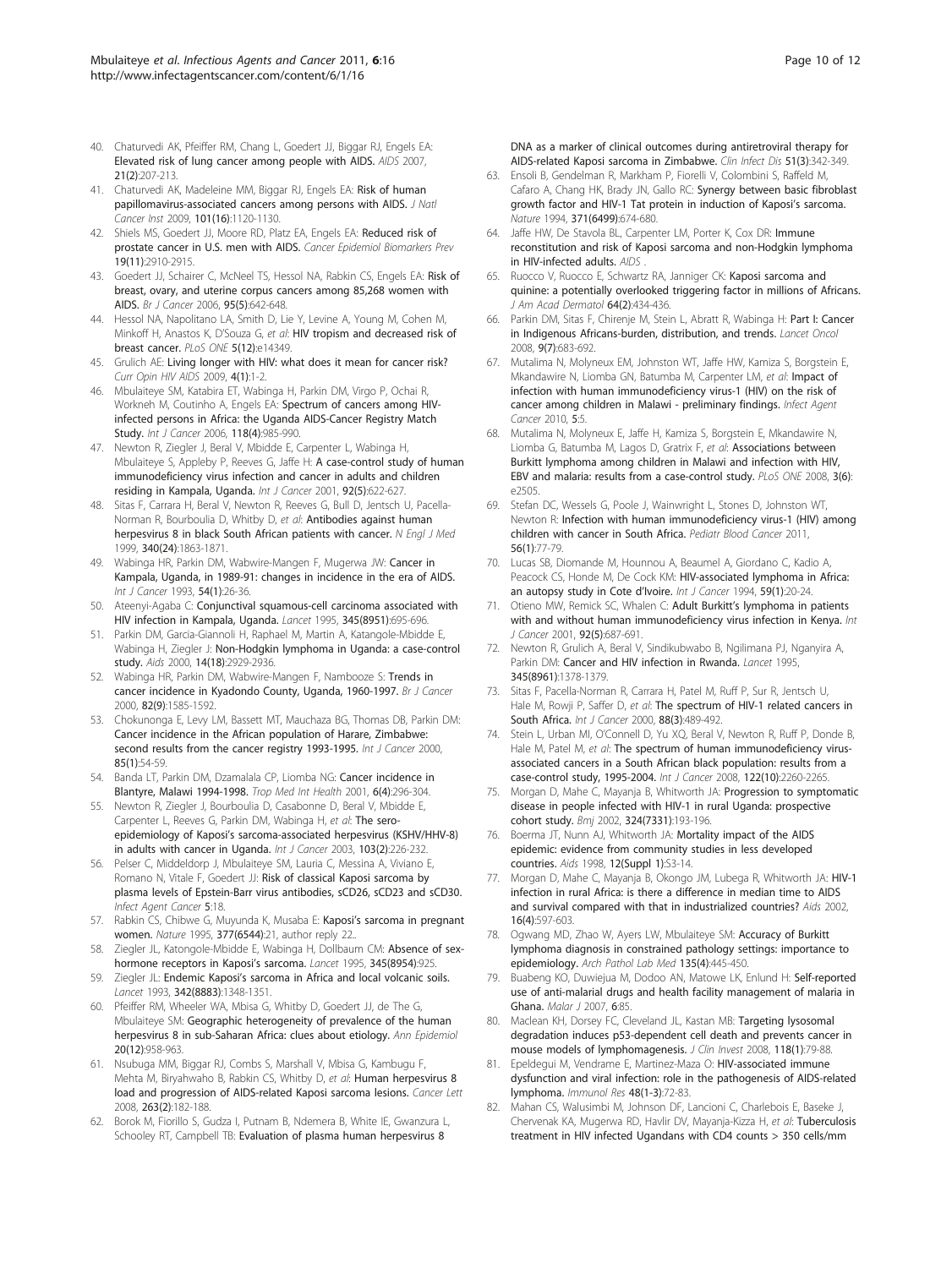<span id="page-10-0"></span>reduces immune activation with no effect on HIV load or CD4 count. PLoS ONE 5(2):e9138.

- 83. Del Mistro A, Chieco Bianchi L: [HPV-related neoplasias in HIV-infected](http://www.ncbi.nlm.nih.gov/pubmed/11423255?dopt=Abstract) [individuals.](http://www.ncbi.nlm.nih.gov/pubmed/11423255?dopt=Abstract) Eur J Cancer 2001, 37(10):1227-1235.
- 84. Maggwa BN, Hunter DJ, Mbugua S, Tukei P, Mati JK: [The relationship](http://www.ncbi.nlm.nih.gov/pubmed/8318180?dopt=Abstract) [between HIV infection and cervical intraepithelial neoplasia among](http://www.ncbi.nlm.nih.gov/pubmed/8318180?dopt=Abstract) [women attending two family planning clinics in Nairobi, Kenya.](http://www.ncbi.nlm.nih.gov/pubmed/8318180?dopt=Abstract) Aids 1993, 7(5):733-738.
- 85. Serwadda D, Wawer MJ, Shah KV, Sewankambo NK, Daniel R, Li C, Lorincz A, Meehan MP, Wabwire-Mangen F, Gray RH: [Use of a hybrid](http://www.ncbi.nlm.nih.gov/pubmed/10479163?dopt=Abstract) [capture assay of self-collected vaginal swabs in rural Uganda for](http://www.ncbi.nlm.nih.gov/pubmed/10479163?dopt=Abstract) [detection of human papillomavirus.](http://www.ncbi.nlm.nih.gov/pubmed/10479163?dopt=Abstract) J Infect Dis 1999, 180(4):1316-1319.
- 86. La Ruche G, You B, Mensah-Ado I, Bergeron C, Montcho C, Ramon R, Toure-Coulibaly K, Welffens-Ekra C, Dabis F, Orth G: [Human papillomavirus and](http://www.ncbi.nlm.nih.gov/pubmed/9590121?dopt=Abstract) [human immunodeficiency virus infections: relation with cervical](http://www.ncbi.nlm.nih.gov/pubmed/9590121?dopt=Abstract) [dysplasia-neoplasia in African women.](http://www.ncbi.nlm.nih.gov/pubmed/9590121?dopt=Abstract) Int J Cancer 1998, 76(4):480-486.
- 87. La Ruche G, Ramon R, Mensah-Ado I, Bergeron C, Diomande M, Sylla-Koko F, Ehouman A, Toure-Coulibaly K, Welffens-Ekra C, Dabis F: [Squamous](http://www.ncbi.nlm.nih.gov/pubmed/9635533?dopt=Abstract) [intraepithelial lesions of the cervix, invasive cervical carcinoma, and](http://www.ncbi.nlm.nih.gov/pubmed/9635533?dopt=Abstract) [immunosuppression induced by human immunodeficiency virus in](http://www.ncbi.nlm.nih.gov/pubmed/9635533?dopt=Abstract) [Africa. Dyscer-CI Group.](http://www.ncbi.nlm.nih.gov/pubmed/9635533?dopt=Abstract) Cancer 1998, 82(12):2401-2408.
- 88. Moodley JR, Hoffman M, Carrara H, Allan BR, Cooper DD, Rosenberg L, Denny LE, Shapiro S, Williamson AL: [HIV and pre-neoplastic and](http://www.ncbi.nlm.nih.gov/pubmed/16719902?dopt=Abstract) [neoplastic lesions of the cervix in South Africa: a case-control study.](http://www.ncbi.nlm.nih.gov/pubmed/16719902?dopt=Abstract) BMC Cancer 2006, 6:135.
- 89. Kreiss JK, Kiviat NB, Plummer FA, Roberts PL, Waiyaki P, Ngugi E, Holmes KK: [Human immunodeficiency virus, human papillomavirus, and cervical](http://www.ncbi.nlm.nih.gov/pubmed/1313992?dopt=Abstract) [intraepithelial neoplasia in Nairobi prostitutes.](http://www.ncbi.nlm.nih.gov/pubmed/1313992?dopt=Abstract) Sex Transm Dis 1992, 19(1):54-59.
- 90. Mayaud P, Gill DK, Weiss HA, Uledi E, Kopwe L, Todd J, ka-Gina G, Grosskurth H, Hayes RJ, Mabey DC, et al: [The interrelation of HIV, cervical](http://www.ncbi.nlm.nih.gov/pubmed/11463923?dopt=Abstract) [human papillomavirus, and neoplasia among antenatal clinic attenders](http://www.ncbi.nlm.nih.gov/pubmed/11463923?dopt=Abstract) [in Tanzania.](http://www.ncbi.nlm.nih.gov/pubmed/11463923?dopt=Abstract) Sex Transm Infect 2001, 77(4):248-254.
- 91. Leroy V, Ladner J, De Clercq A, Meheus A, Nyiraziraje M, Karita E, Dabis F: [Cervical dysplasia and HIV type 1 infection in African pregnant women:](http://www.ncbi.nlm.nih.gov/pubmed/10448362?dopt=Abstract) [a cross sectional study, Kigali, Rwanda. The Pregnancy and HIV Study](http://www.ncbi.nlm.nih.gov/pubmed/10448362?dopt=Abstract) [Group \(EGE\).](http://www.ncbi.nlm.nih.gov/pubmed/10448362?dopt=Abstract) Sex Transm Infect 1999, 75(2):103-106.
- 92. Kapiga SH, Msamanga GI, Spiegelman D, Mwakyoma H, Fawzi WW, Hunter DJ: [Risk factors for cervical squamous intraepithelial lesions](http://www.ncbi.nlm.nih.gov/pubmed/10636052?dopt=Abstract) [among HIV-1 seropositive women in Dar es Salaam, Tanzania.](http://www.ncbi.nlm.nih.gov/pubmed/10636052?dopt=Abstract) Int J Gynaecol Obstet 1999, 67(2):87-94.
- 93. Anastos K, Hoover DR, Burk RD, Cajigas A, Shi Q, Singh DK, Cohen MH, Mutimura E, Sturgis C, Banzhaf WC, et al: Risk factors for cervical precancer and cancer in HIV-infected, HPV-positive Rwandan women. PLoS ONE 5(10):e13525.
- 94. Firnhaber C, Van Le H, Pettifor A, Schulze D, Michelow P, Sanne IM, Lewis DA, Williamson AL, Allan B, Williams S, et al: Association between cervical dysplasia and human papillomavirus in HIV seropositive women from Johannesburg South Africa. Cancer Causes Control 21(3):433-443.
- 95. Mwanahamuntu MH, Sahasrabuddhe W, Pfaendler KS, Mudenda V, Hicks ML, Vermund SH, Stringer JS, Parham GP: [Implementation of](http://www.ncbi.nlm.nih.gov/pubmed/19279439?dopt=Abstract) 'seeand-treat' [cervical cancer prevention services linked to HIV care in](http://www.ncbi.nlm.nih.gov/pubmed/19279439?dopt=Abstract) [Zambia.](http://www.ncbi.nlm.nih.gov/pubmed/19279439?dopt=Abstract) AIDS 2009, 23(6):N1-5.
- 96. Mwanahamuntu MH, Sahasrabuddhe VV, Kapambwe S, Pfaendler KS, Chibwesha C, Mkumba G, Mudenda V, Hicks ML, Vermund SH, Stringer JS, et al: Advancing cervical cancer prevention initiatives in resourceconstrained settings: insights from the Cervical Cancer Prevention Program in Zambia. PLoS Med 8(5):e1001032.
- 97. Newton R, Ziegler J, Ateenyi-Agaba C, Bousarghin L, Casabonne D, Beral V, Mbidde E, Carpenter L, Reeves G, Parkin DM, et al: [The epidemiology of](http://www.ncbi.nlm.nih.gov/pubmed/12177799?dopt=Abstract) [conjunctival squamous cell carcinoma in Uganda.](http://www.ncbi.nlm.nih.gov/pubmed/12177799?dopt=Abstract) Br J Cancer 2002, 87(3):301-308.
- 98. Waddell KM, Lewallen S, Lucas SB, Atenyi-Agaba C, Herrington CS, Liomba G: [Carcinoma of the conjunctiva and HIV infection in Uganda](http://www.ncbi.nlm.nih.gov/pubmed/8759259?dopt=Abstract) [and Malawi.](http://www.ncbi.nlm.nih.gov/pubmed/8759259?dopt=Abstract) Br J Ophthalmol 1996, 80(6):503-508.
- 99. Ateenyi-Agaba C, Weiderpass E, Smet A, Dong W, Dai M, Kahwa B, Wabinga H, Katongole-Mbidde E, Franceschi S, Tommasino M: [Epidermodysplasia verruciformis human papillomavirus types and](http://www.ncbi.nlm.nih.gov/pubmed/15150602?dopt=Abstract) [carcinoma of the conjunctiva: a pilot study.](http://www.ncbi.nlm.nih.gov/pubmed/15150602?dopt=Abstract) Br J Cancer 2004, 90(9):1777-1779.
- 100. Yu JJ, Fu P, Pink JJ, Dawson D, Wasman J, Orem J, Mwanda WO, Zhu H, Liang X, Guo Y, et al: HPV infection and EGFR activation/alteration in HIVinfected East African patients with conjunctival carcinoma. PLoS ONE 5(5):e10477.
- 101. Tornesello ML, Duraturo ML, Waddell KM, Biryahwaho B, Downing R, Balinandi S, Lucas SB, Buonaguro L, Buonaguro FM: [Evaluating the role of](http://www.ncbi.nlm.nih.gov/pubmed/16404433?dopt=Abstract) [human papillomaviruses in conjunctival neoplasia.](http://www.ncbi.nlm.nih.gov/pubmed/16404433?dopt=Abstract) Br J Cancer 2006, 94(3):446-449.
- 102. Newton R, Ferlay J, Reeves G, Beral V, Parkin DM: [Effect of ambient solar](http://www.ncbi.nlm.nih.gov/pubmed/8676629?dopt=Abstract) [ultraviolet radiation on incidence of squamous-cell carcinoma of the](http://www.ncbi.nlm.nih.gov/pubmed/8676629?dopt=Abstract) [eye.](http://www.ncbi.nlm.nih.gov/pubmed/8676629?dopt=Abstract) Lancet 1996, 347(9013):1450-1451.
- 103. de Koning MN, Waddell K, Magyezi J, Purdie K, Proby C, Harwood C, Lucas S, Downing R, Quint WG, Newton R: [Genital and cutaneous human](http://www.ncbi.nlm.nih.gov/pubmed/18783604?dopt=Abstract) [papillomavirus \(HPV\) types in relation to conjunctival squamous cell](http://www.ncbi.nlm.nih.gov/pubmed/18783604?dopt=Abstract) [neoplasia: a case-control study in Uganda.](http://www.ncbi.nlm.nih.gov/pubmed/18783604?dopt=Abstract) Infect Agent Cancer 2008, 3:12.
- 104. Lanoy E, Rosenberg PS, Fily F, Lascaux AS, Martinez V, Partisani M, Poizot-Martin I, Rouveix E, Engels EA, Costagliola D, et al: [HIV-associated Hodgkin](http://www.ncbi.nlm.nih.gov/pubmed/21551234?dopt=Abstract) [lymphoma during the first months on combination antiretroviral](http://www.ncbi.nlm.nih.gov/pubmed/21551234?dopt=Abstract) [therapy.](http://www.ncbi.nlm.nih.gov/pubmed/21551234?dopt=Abstract) Blood 2011, 118:44-49.
- 105. Biggar RJ, Jaffe ES, Goedert JJ, Chaturvedi A, Pfeiffer R, Engels EA: [Hodgkin](http://www.ncbi.nlm.nih.gov/pubmed/16917006?dopt=Abstract) [lymphoma and immunodeficiency in persons with HIV/AIDS.](http://www.ncbi.nlm.nih.gov/pubmed/16917006?dopt=Abstract) Blood 2006, 108(12):3786-3791.
- 106. Clifford GM, Rickenbach M, Lise M, Dal Maso L, Battegay M, Bohlius J, Boffi El, Amari E, Karrer U, Jundt G, Bordoni A, et al: [Hodgkin lymphoma in](http://www.ncbi.nlm.nih.gov/pubmed/19336755?dopt=Abstract) [the Swiss HIV Cohort Study.](http://www.ncbi.nlm.nih.gov/pubmed/19336755?dopt=Abstract) Blood 2009, 113(23):5737-5742.
- 107. Serwadda D, Mugerwa RD, Sewankambo NK, Lwegaba A, Carswell JW, Kirya GB, Bayley AC, Downing RG, Tedder RS, Clayden SA, et al: [Slim](http://www.ncbi.nlm.nih.gov/pubmed/2864575?dopt=Abstract) [disease: a new disease in Uganda and its association with HTLV-III](http://www.ncbi.nlm.nih.gov/pubmed/2864575?dopt=Abstract) [infection.](http://www.ncbi.nlm.nih.gov/pubmed/2864575?dopt=Abstract) Lancet 1985, 2(8460):849-852.
- 108. Ocama P, Nambooze S, Opio CK, Shiels MS, Wabinga HR, Kirk GD: [Trends in](http://www.ncbi.nlm.nih.gov/pubmed/19174820?dopt=Abstract) [the incidence of primary liver cancer in Central Uganda, 1960-1980 and](http://www.ncbi.nlm.nih.gov/pubmed/19174820?dopt=Abstract) [1991-2005.](http://www.ncbi.nlm.nih.gov/pubmed/19174820?dopt=Abstract) Br J Cancer 2009, 100(5):799-802.
- 109. Pawlotsky JM, Belec L, Gresenguet G, Deforges L, Bouvier M, Duval J, Dhumeaux D: [High prevalence of hepatitis B, C, and E markers in young](http://www.ncbi.nlm.nih.gov/pubmed/7561802?dopt=Abstract) [sexually active adults from the Central African Republic.](http://www.ncbi.nlm.nih.gov/pubmed/7561802?dopt=Abstract) J Med Virol 1995, 46(3):269-272.
- 110. Sutcliffe S, Taha TE, Kumwenda NI, Taylor E, Liomba GN: [HIV-1 prevalence](http://www.ncbi.nlm.nih.gov/pubmed/12352155?dopt=Abstract) [and herpes simplex virus 2, hepatitis C virus, and hepatitis B virus](http://www.ncbi.nlm.nih.gov/pubmed/12352155?dopt=Abstract) [infections among male workers at a sugar estate in Malawi.](http://www.ncbi.nlm.nih.gov/pubmed/12352155?dopt=Abstract) J Acquir Immune Defic Syndr 2002, 31(1):90-97.
- 111. Stabinski L, Reynolds SJ, Ocama P, Laeyendecker O, Ndyanabo A, Kiggundu V, Boaz I, Gray RH, Wawer M, Thio C, et al: High prevalence of liver fibrosis associated with HIV infection: a study in rural Rakai, Uganda. Antivir Ther 16(3):405-411.
- 112. Bunnell R, Cherutich P: [Universal HIV testing and counselling in Africa.](http://www.ncbi.nlm.nih.gov/pubmed/18586156?dopt=Abstract) Lancet 2008, 371(9631):2148-2150.
- 113. Bakanda C, Birungi J, Mwesigwa R, Nachega JB, Chan K, Palmer A, Ford N, Mills EJ: Survival of HIV-Infected Adolescents on Antiretroviral Therapy in Uganda: Findings from a Nationally Representative Cohort in Uganda. PLoS ONE 6(4):e19261.
- 114. Parkin DM: [The evolution of the population-based cancer registry.](http://www.ncbi.nlm.nih.gov/pubmed/16862191?dopt=Abstract) Nat Rev Cancer 2006, 6(8):603-612.
- 115. Tierney WM, Rotich JK, Hannan TJ, Siika AM, Biondich PG, Mamlin BW, Nyandiko WM, Kimaiyo S, Wools-Kaloustian K, Sidle JE, et al: [The AMPATH](http://www.ncbi.nlm.nih.gov/pubmed/17911742?dopt=Abstract) [medical record system: creating, implementing, and sustaining an](http://www.ncbi.nlm.nih.gov/pubmed/17911742?dopt=Abstract) [electronic medical record system to support HIV/AIDS care in western](http://www.ncbi.nlm.nih.gov/pubmed/17911742?dopt=Abstract) [Kenya.](http://www.ncbi.nlm.nih.gov/pubmed/17911742?dopt=Abstract) Stud Health Technol Inform 2007, 129(Pt 1):372-376.
- 116. Hemelaar J, Gouws E, Ghys PD, Osmanov S: Global trends in molecular epidemiology of HIV-1 during 2000-2007. AIDS 25(5):679-689.
- 117. Rowhani-Rahbar A, Hawes SE, Sow PS, Toure P, Feng Q, Dem A, Dembele B, Critchlow CW, N'Doye I, Kiviat NB: [The impact of HIV status and type on](http://www.ncbi.nlm.nih.gov/pubmed/17703420?dopt=Abstract) [the clearance of human papillomavirus infection among Senegalese](http://www.ncbi.nlm.nih.gov/pubmed/17703420?dopt=Abstract) [women.](http://www.ncbi.nlm.nih.gov/pubmed/17703420?dopt=Abstract) J Infect Dis 2007, 196(6):887-894.
- 118. Hawes SE, Critchlow CW, Sow PS, Toure P, N'Doye I, Diop A, Kuypers JM, Kasse AA, Kiviat NB: [Incident high-grade squamous intraepithelial lesions](http://www.ncbi.nlm.nih.gov/pubmed/16418512?dopt=Abstract) [in Senegalese women with and without human immunodeficiency virus](http://www.ncbi.nlm.nih.gov/pubmed/16418512?dopt=Abstract) type [1 \(HIV-1\) and HIV-2.](http://www.ncbi.nlm.nih.gov/pubmed/16418512?dopt=Abstract) J Natl Cancer Inst 2006, 98(2):100-109.
- 119. PEPFAR and the fight against HIV/AIDS. Lancet 2007, 369(9568):1141.
- 120. Das P: [Mark Dybul: US Global AIDS Coordinator in charge of PEPFAR.](http://www.ncbi.nlm.nih.gov/pubmed/17416248?dopt=Abstract) Lancet 2007, 369(9568):1161.